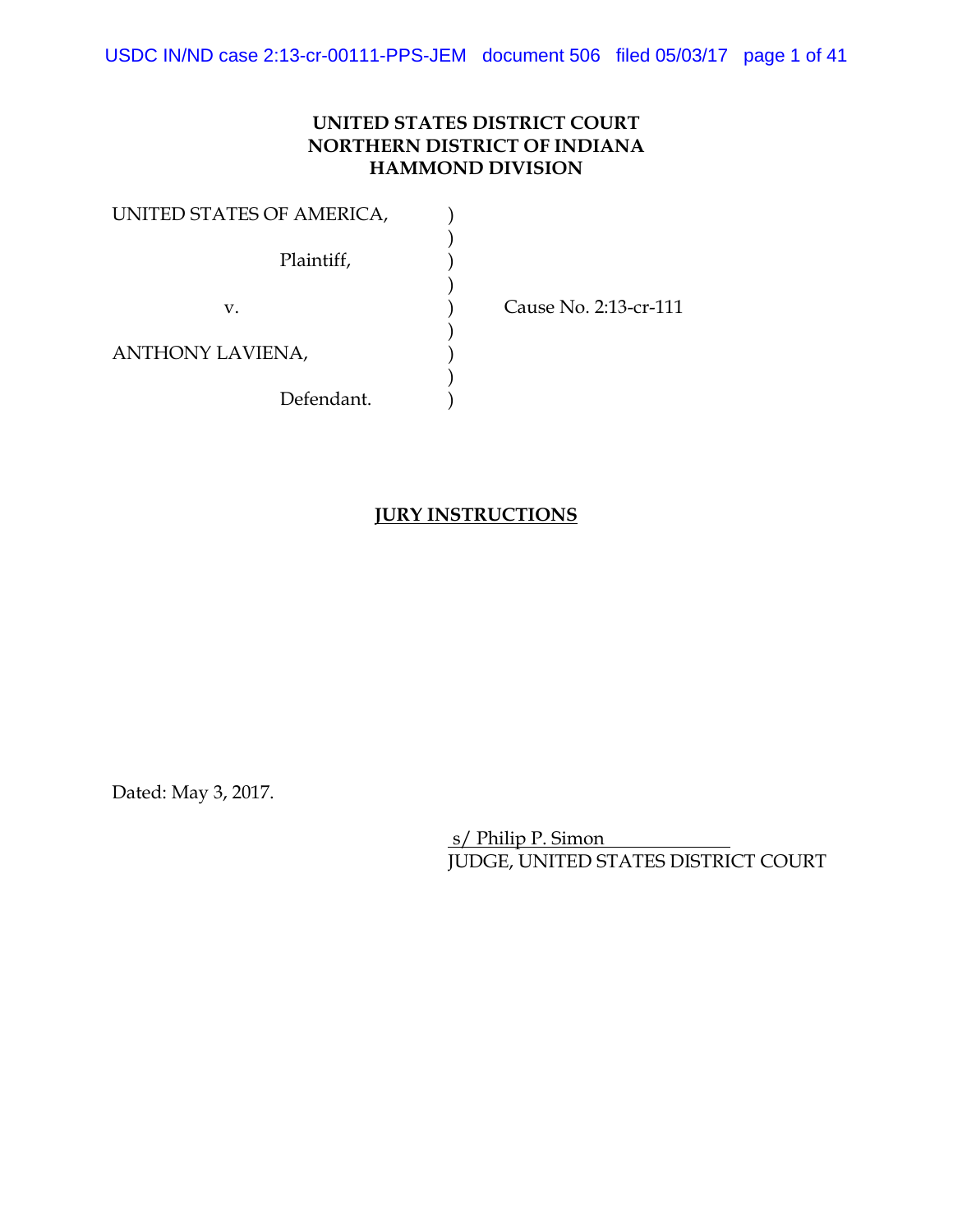Members of the jury, I will now instruct you on the law that you must follow in deciding this case. I will give you a copy of these instructions to use in the jury room. You must follow all of my instructions about the law, even if you disagree with them. This includes the instructions I gave you before the trial, any instructions I gave you during the trial, and the instructions I am giving you now.

As jurors, you have two duties. Your first duty is to decide the facts from the evidence that you saw and heard here in court. This is your job, not my job or anyone else's job.

Your second duty is to take the law as I give it to you, apply it to the facts, and decide if the government has proved Mr. Laviena guilty beyond a reasonable doubt.

You must perform these duties fairly and impartially. Do not let sympathy, prejudice, fear, or public opinion influence you. In addition, do not let any person's race, color, religion, national ancestry, or gender influence you.

You must not take anything I said or did during the trial as indicating that I have an opinion about the evidence or about what I think your verdict should be.

2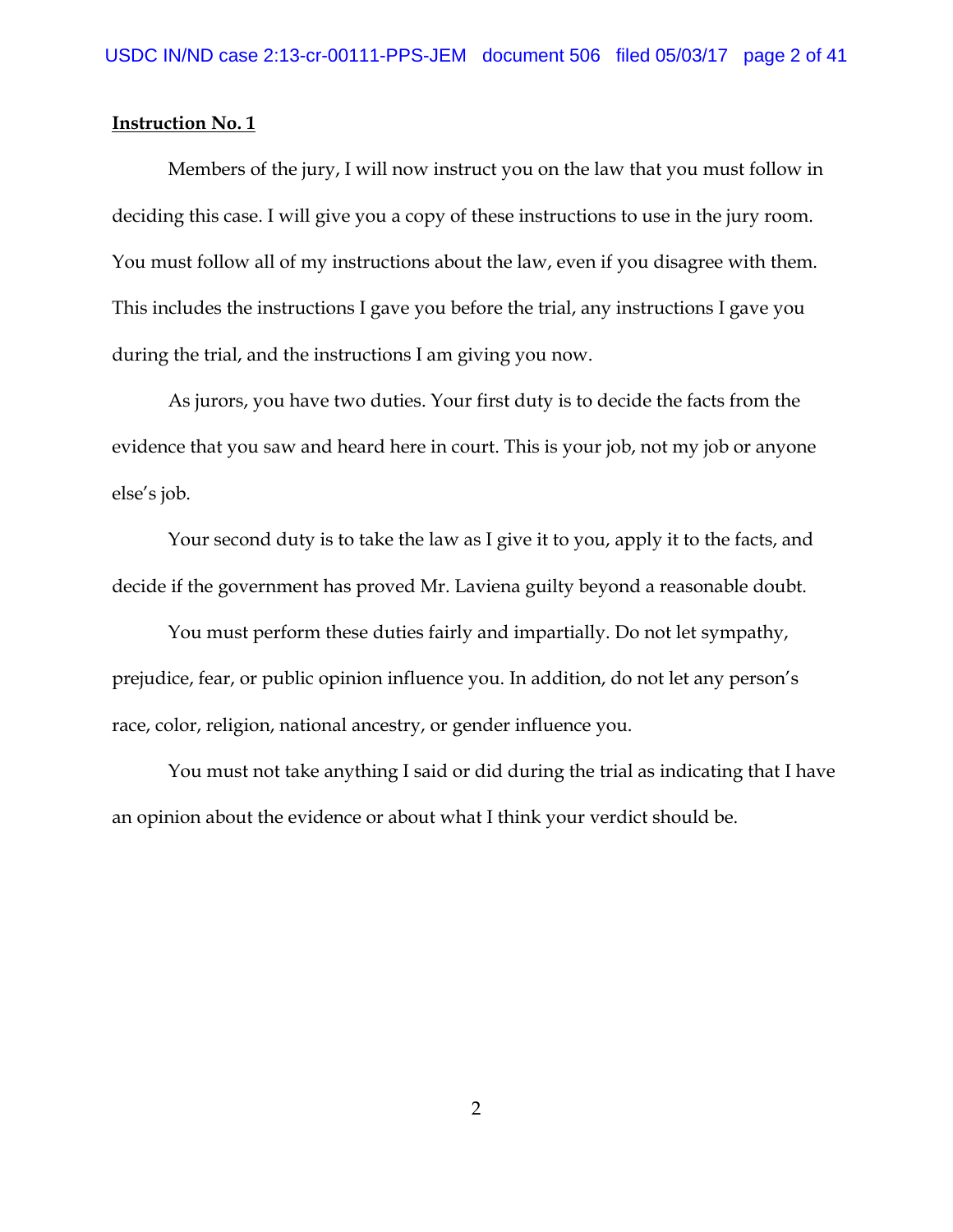The charges against Mr. Laviena are in a document called the indictment. You will have a copy of the indictment during your deliberations.

Count Five of the indictment charges Mr. Laviena with murder in aid of racketeering. Count Six of the indictment charges Mr. Laviena with murder resulting from the use and carrying of a firearm during an in relation to a crime of violence. Mr. Laviena has pleaded not guilty to both charges.

The indictment is simply the formal way of telling Mr. Laviena what crimes he is accused of committing. It is not evidence that Mr. Laviena is guilty. It does not even raise a suspicion of guilt.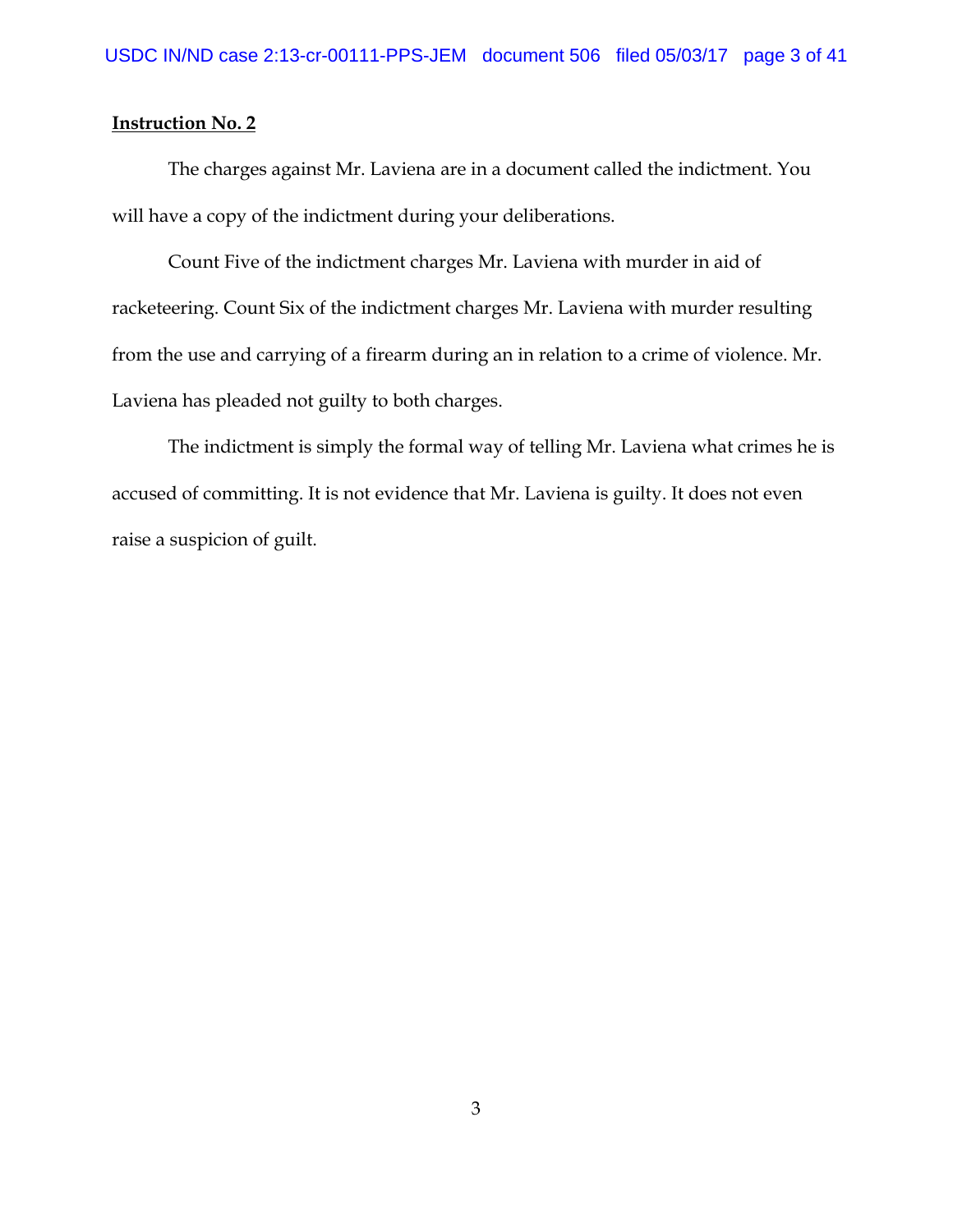Mr. Laviena is presumed innocent of both charges. This presumption continues throughout the case, including during your deliberations. It is not overcome unless, from all the evidence in the case, you are convinced beyond a reasonable doubt that Mr. Laviena is guilty as charged.

The government has the burden of proving every element of the crimes charged beyond a reasonable doubt. This burden of proof stays with the government throughout the case.

Mr. Laviena is not required to prove his innocence. He is not required to produce any evidence at all.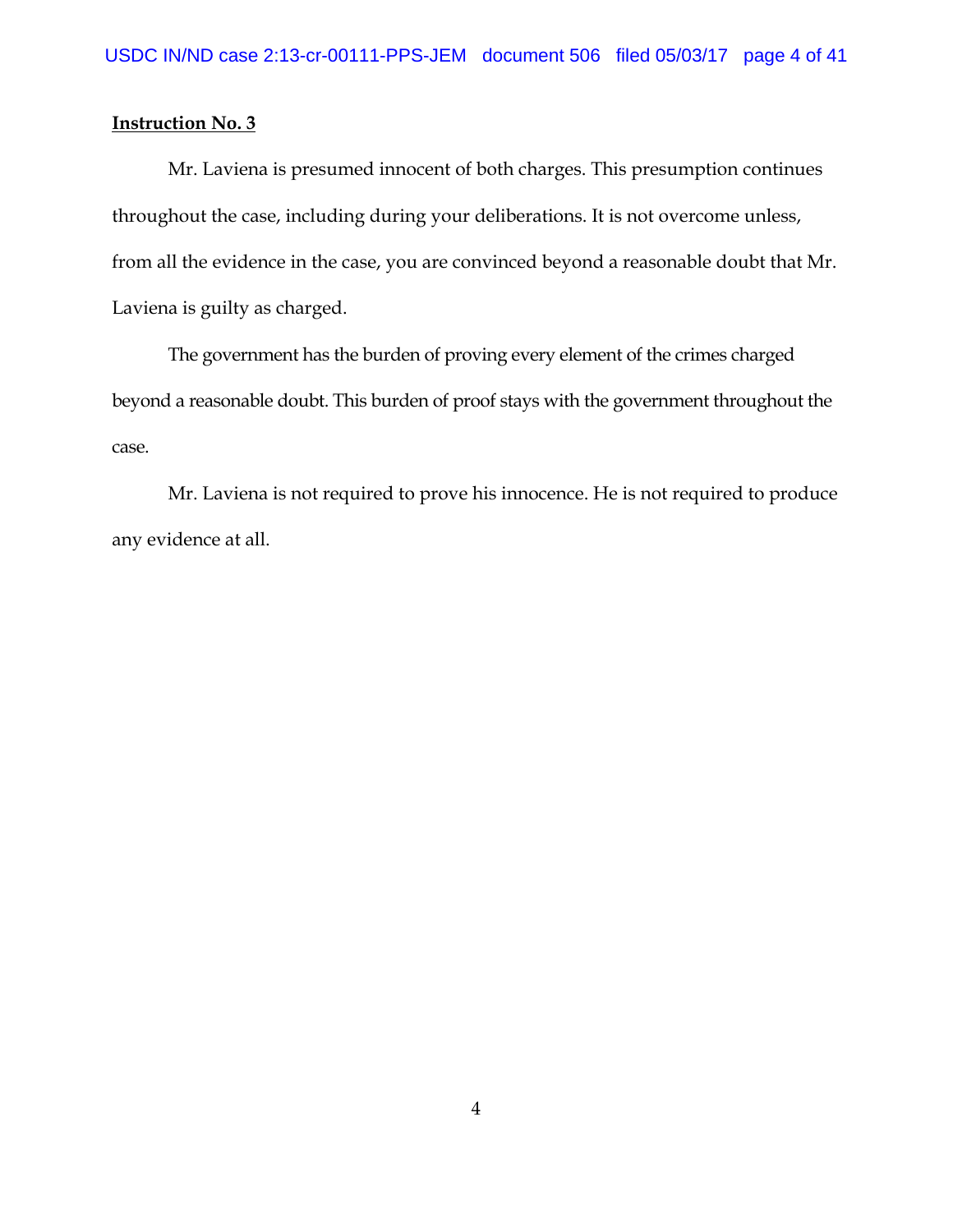You must make your decision based only on the evidence that you saw and heard here in court. Do not consider anything you may have seen or heard outside of court, including anything from the newspaper, television, radio, the Internet, or any other source.

The evidence includes only what the witnesses said when they were testifying under oath, the exhibits that I allowed into evidence, and the stipulation that the lawyers agreed to. A stipulation is an agreement that certain facts are true or that a witness would have given certain testimony.

Nothing else is evidence. The lawyers' statements and arguments are not evidence. If what a lawyer said is different from the evidence as you remember it, the evidence is what counts. The lawyers' questions and objections likewise are not evidence.

A lawyer has a duty to object if he thinks a question is improper. If I sustained objections to questions the lawyers asked, you must not speculate on what the answers might have been.

If, during the trial, I struck testimony or exhibits from the record, or told you to disregard something, you must not consider it.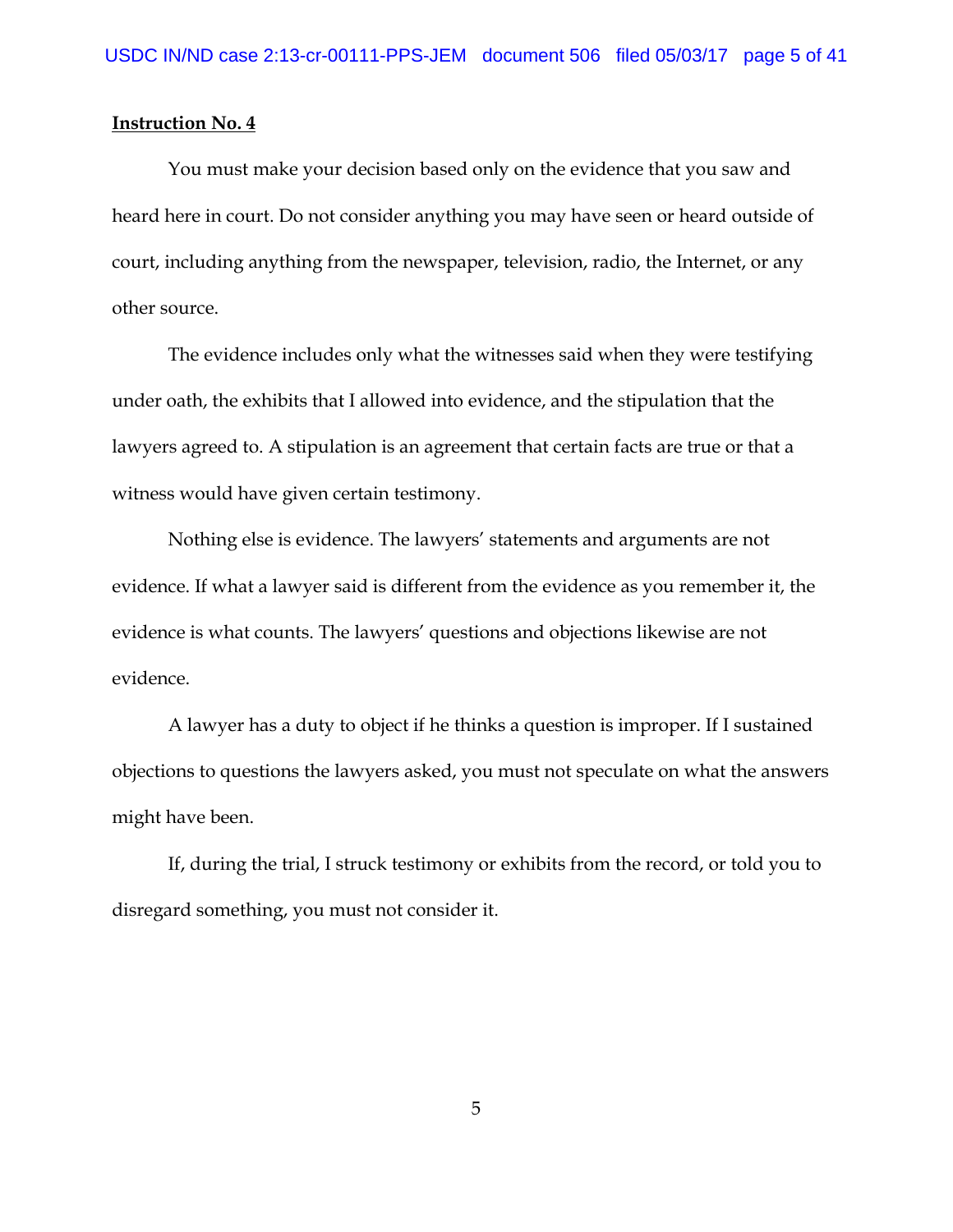Give the evidence whatever weight you decide it deserves. Use your common sense in weighing the evidence, and consider the evidence in light of your own everyday experience.

People sometimes look at one fact and conclude from it that another fact exists. This is called an inference. You are allowed to make reasonable inferences, so long as they are based on the evidence.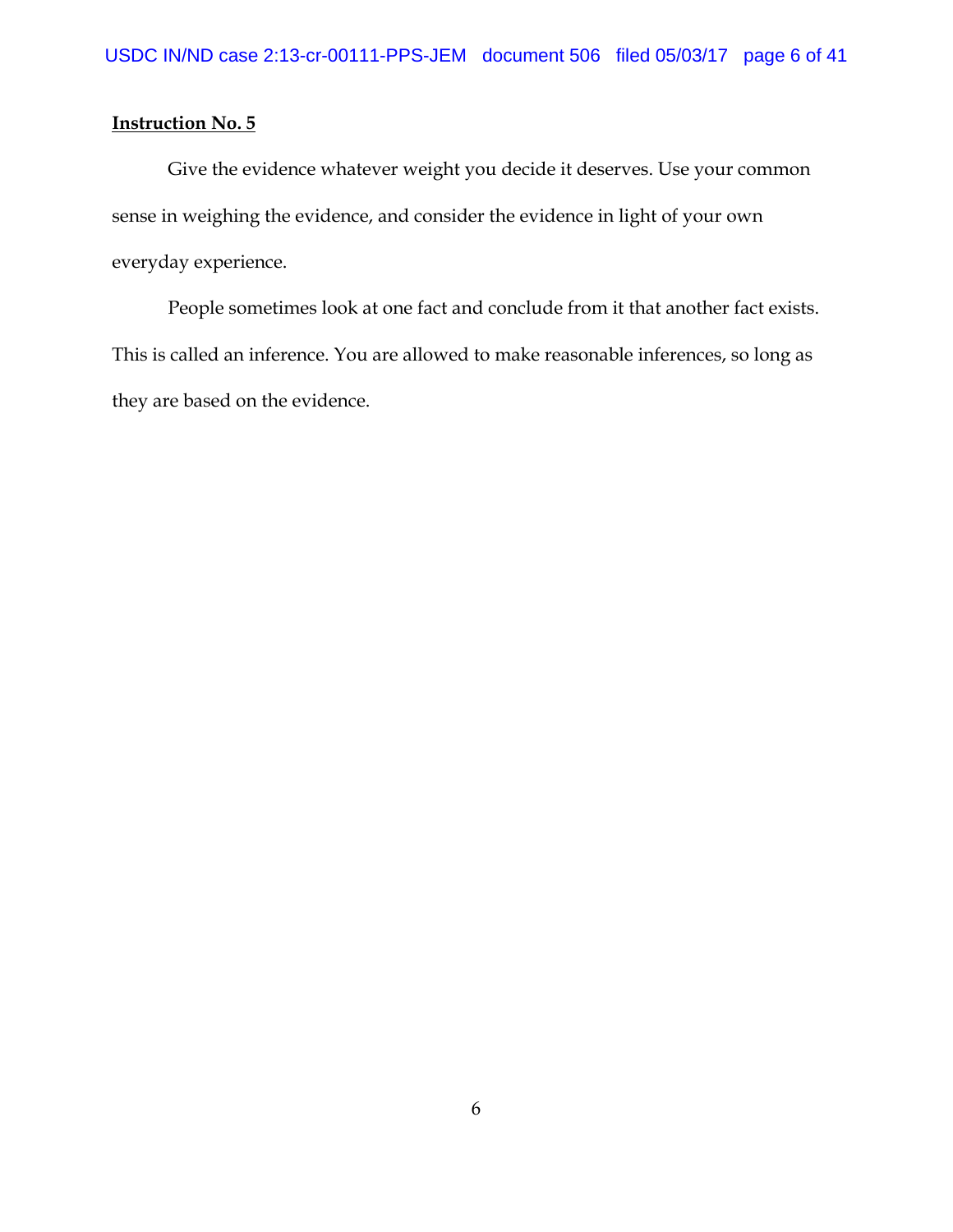You may have heard the terms "direct evidence" and "circumstantial evidence." Direct evidence is evidence that directly proves a fact. Circumstantial evidence is evidence that indirectly proves a fact.

You are to consider both direct and circumstantial evidence. The law does not say that one is better than the other. It is up to you to decide how much weight to give to any evidence, whether direct or circumstantial.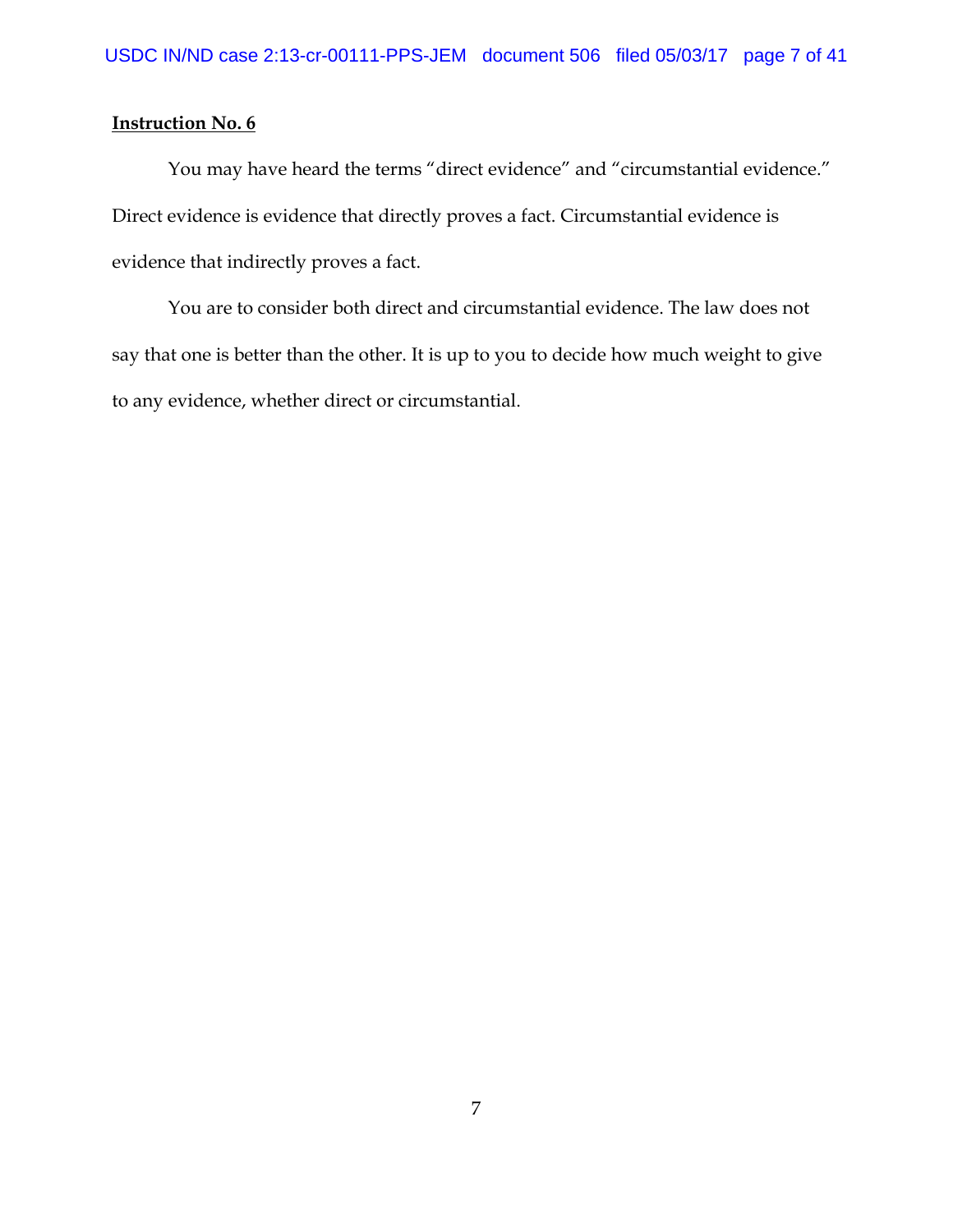Do not make any decisions simply by counting the number of witnesses who testified about a certain point.

You may find the testimony of one witness or a few witnesses more persuasive than the testimony of a larger number. You need not accept the testimony of the larger number of witnesses.

What is important is how truthful and accurate the witnesses were and how much weight you think their testimony deserves.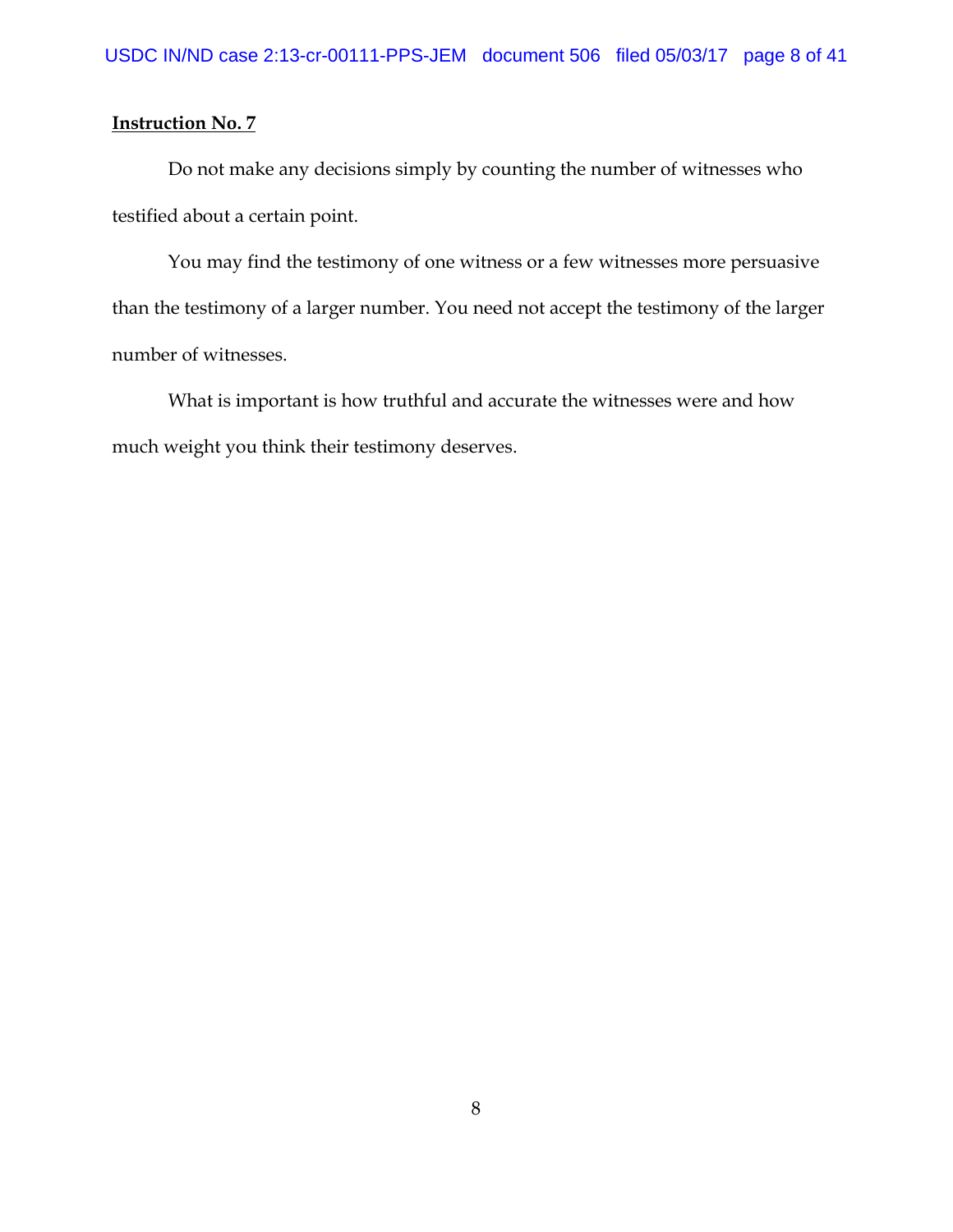A defendant has an absolute right not to testify or present evidence. You may not consider in any way the fact that Mr. Laviena did not testify or present evidence. You should not even discuss it in your deliberations.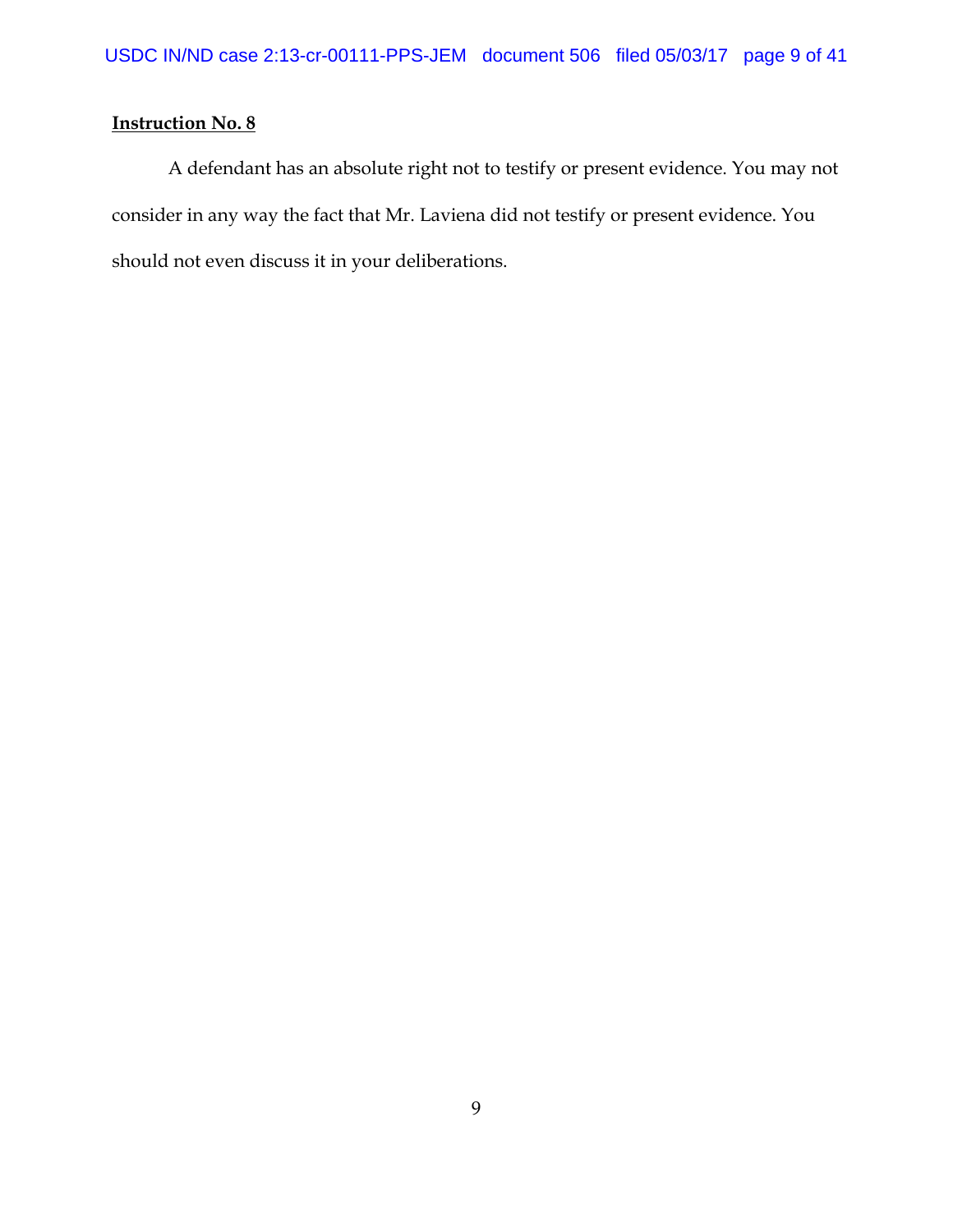Part of your job as jurors is to decide how believable each witness was and how much weight to give each witness's testimony. You may accept all of what a witness says, or part of it, or none of it. Some factors you may consider include:

-the intelligence of the witness;

-the witness's ability and opportunity to see, hear, or know the things the witness testified about;

-the witness's memory;

-the witness's demeanor;

-whether the witness had any bias, prejudice, or other reason to lie or slant the testimony;

-the truthfulness and accuracy of the witness's testimony in light of the

other evidence presented; and

-inconsistent statements or conduct by the witness.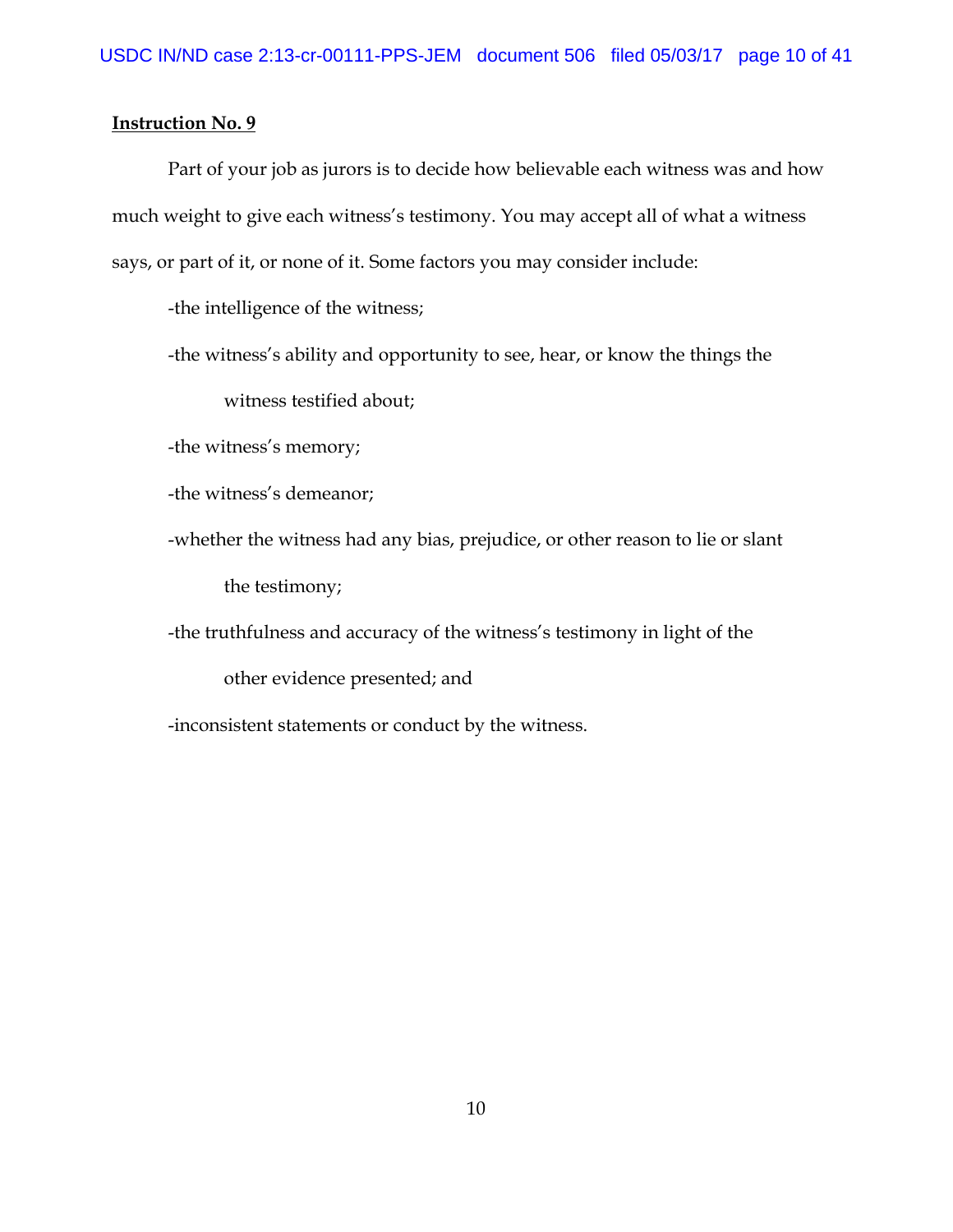You have heard evidence that before the trial, witnesses made statements that may be inconsistent with their testimony here in court. You may consider an inconsistent statement made before trial only to help you decide how believable the witnesses' testimony was here in court. If an earlier statement was made under oath, then you can also consider the earlier statement as evidence of the truth of whatever the witness said in the earlier statement.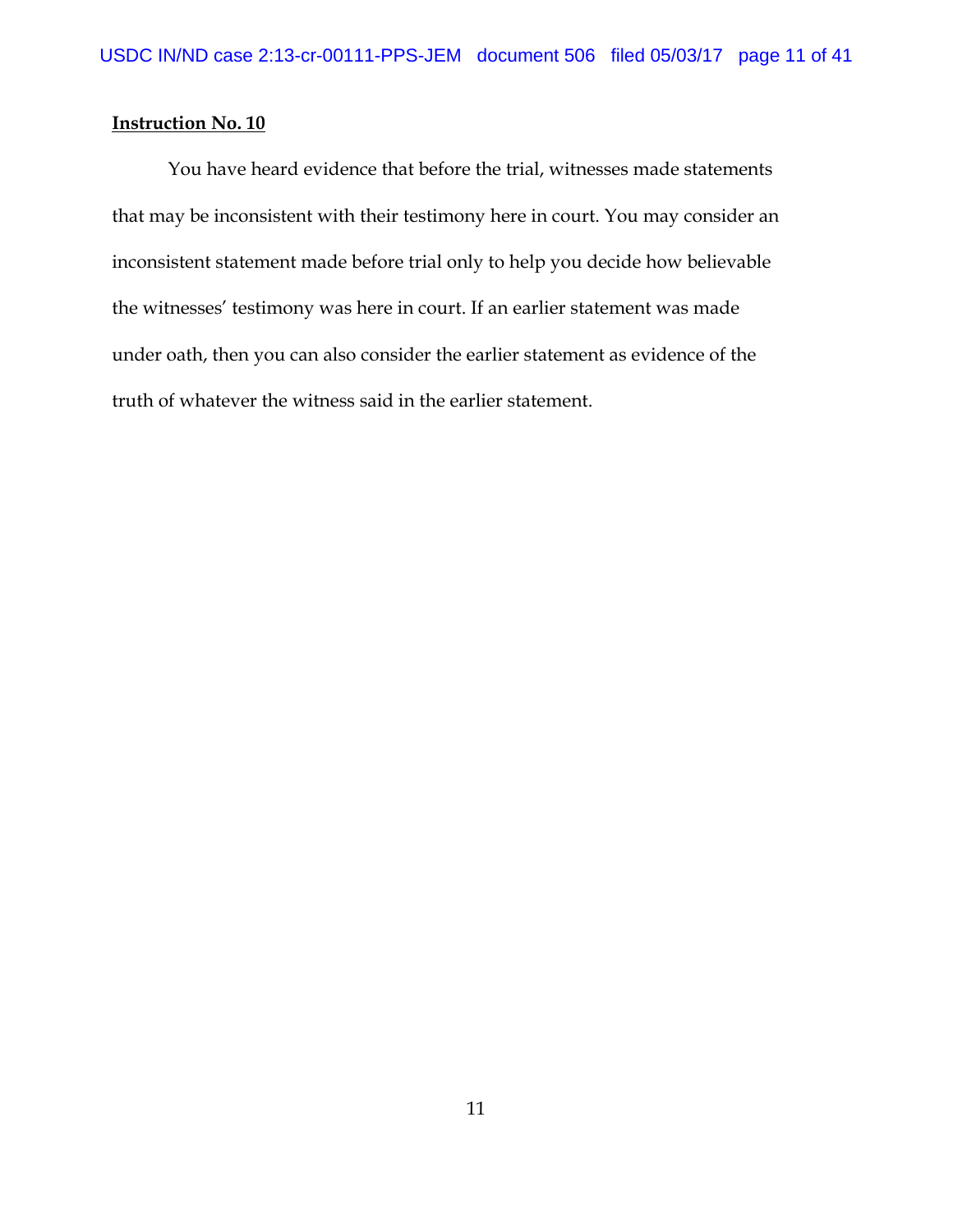You have heard testimony from witnesses Deaundra Joshua, Jesus Fuentes, Rodney King, and Frank Perez, each of whom was promised certain benefits in return for his testimony and cooperation with the government.

Deaundra Joshua, Jesus Fuentes and Rodney King stated that they were involved in the crimes Mr. Laviena is charged with committing, and Jesus Fuentes and Rodney King admitted to lying under oath. In addition, Deaundra Joshua pleaded guilty to one of the crimes Mr. Laviena is charged with committing.

You may not consider Deaundra Joshua's guilty plea as evidence against Mr. Laviena.

You may give each of these witness's testimony whatever weight you believe is appropriate, keeping in mind that you must consider that testimony with caution and great care.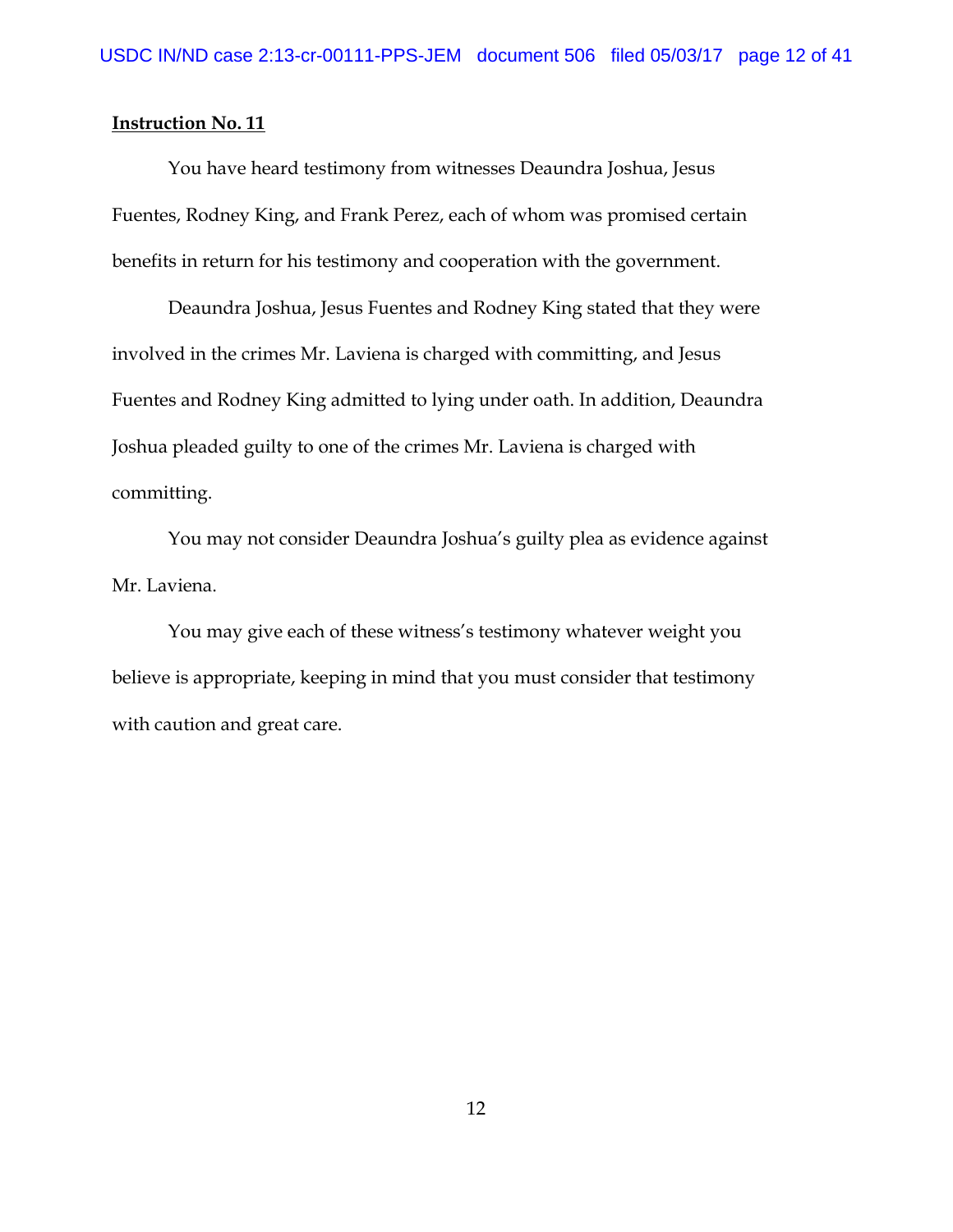You have heard testimony that Mr. Laviena committed crimes other than the ones charged in the indictment. Before using this evidence, you must decide whether it is more likely than not that Mr. Laviena did these other crimes. If you decide that he did, then you may consider this evidence to help you decide whether Mr. Laviena maintained or increased his position in the Two Six Nation after the murder of Mr. Guzman.

You may consider this evidence only for that limited purpose. You may not consider it for any other purpose.

Keep in mind that Mr. Laviena is on trial here for murder in aid of racketeering and murder resulting from the use and carrying of a firearm during and in relation to a crime of violence, not for the other crimes.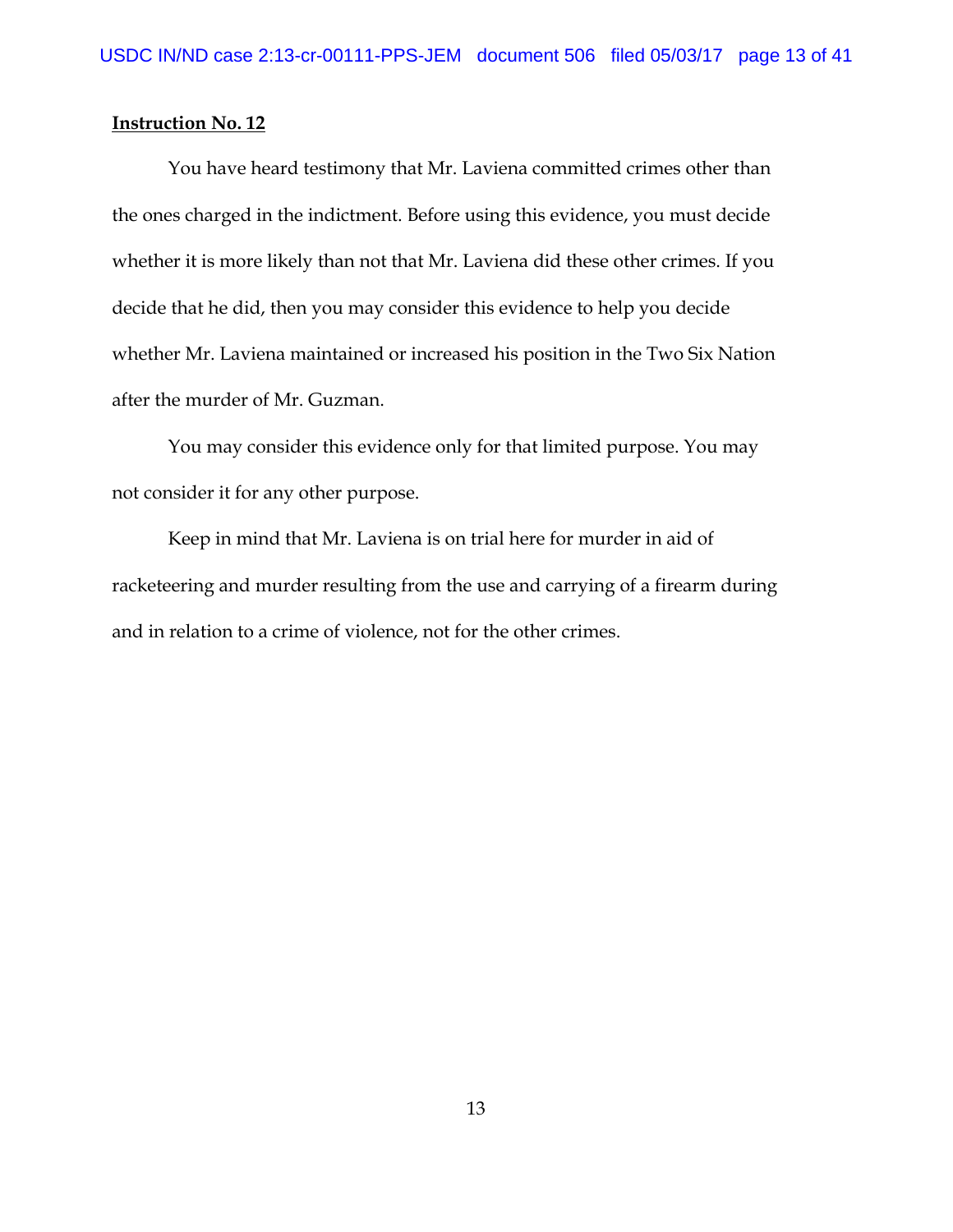You have heard testimony of an identification of a person. Identification testimony is an expression of the witness's belief or impression. In evaluating this testimony, you should consider the opportunity the witness had to observe the person at the time of the offense and to make a reliable identification later. You should also consider the circumstances under which the witness later made the identification. The government must prove beyond a reasonable doubt that Mr. Laviena is the person who committed the crimes that are charged.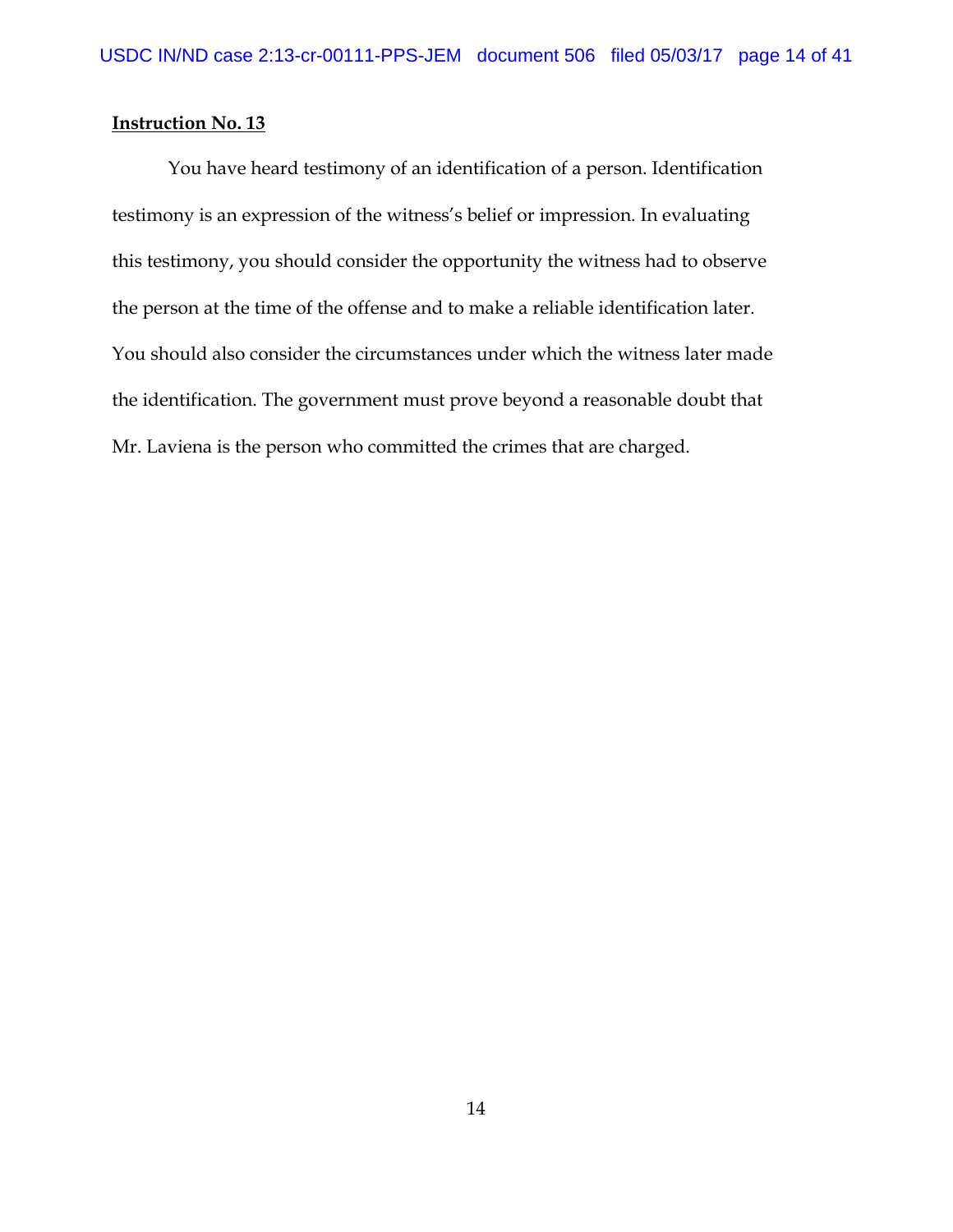You have heard testimony by Lieutenant Henry Hatch, who gave opinions and testimony about cartridge casing tool marks, and by Dr. Mitra Kalekar, who gave opinions and testimony about the cause of death of Alberto Guzman. You do not have to accept these witness's opinions or testimony. You should judge their opinions and testimony the same way you judge the testimony of any other witness. In deciding how much weight to give to these opinions and testimony, you should consider the witness's qualifications, how each reached his or her opinions, and the factors I have described in Instruction No. 9 for determining the believability of testimony.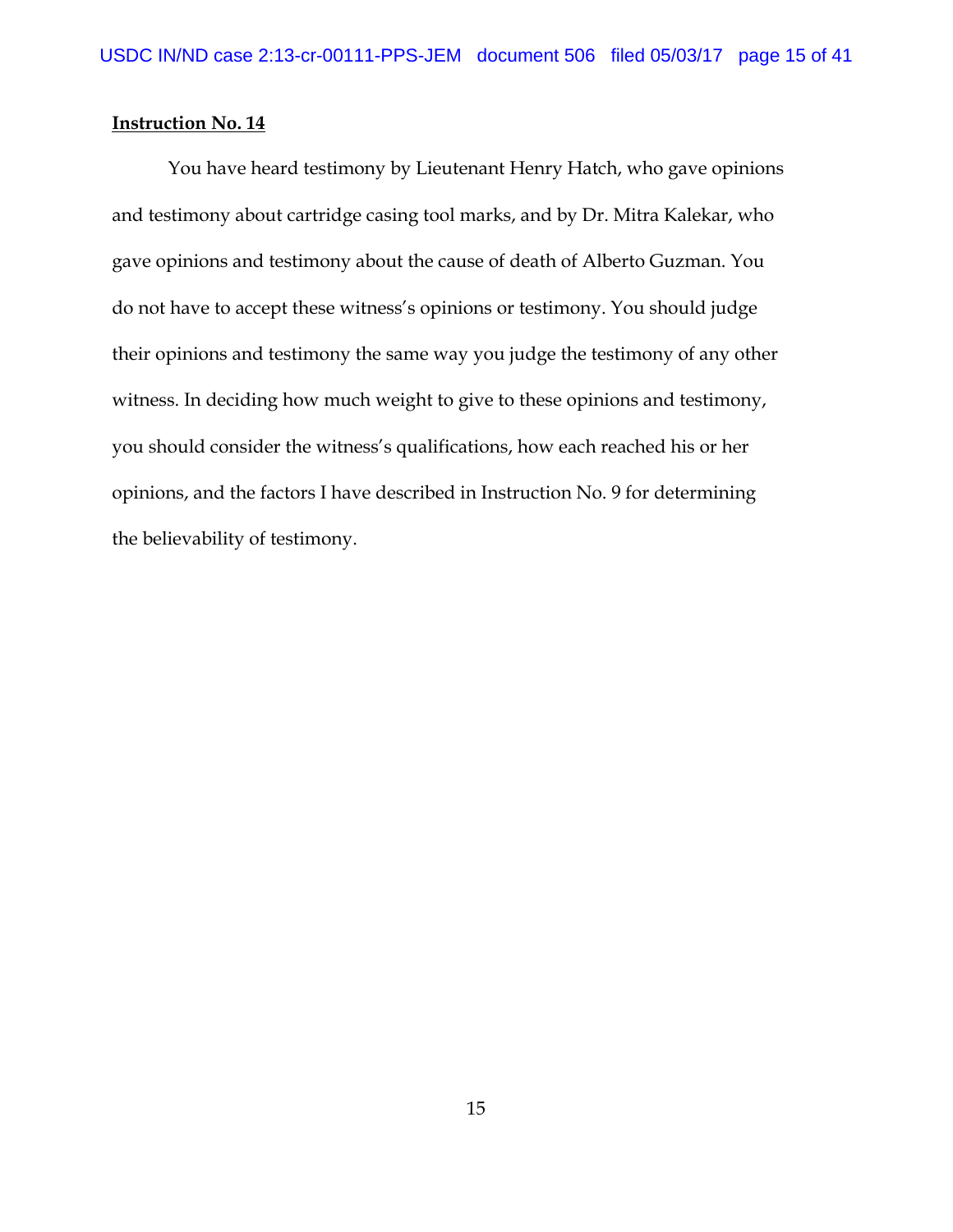Certain records were shown to you to help explain other evidence that was admitted, specifically, records from the autopsy of Alberto Guzman. These records are not themselves evidence or proof of any facts, so you will not have them during your deliberations.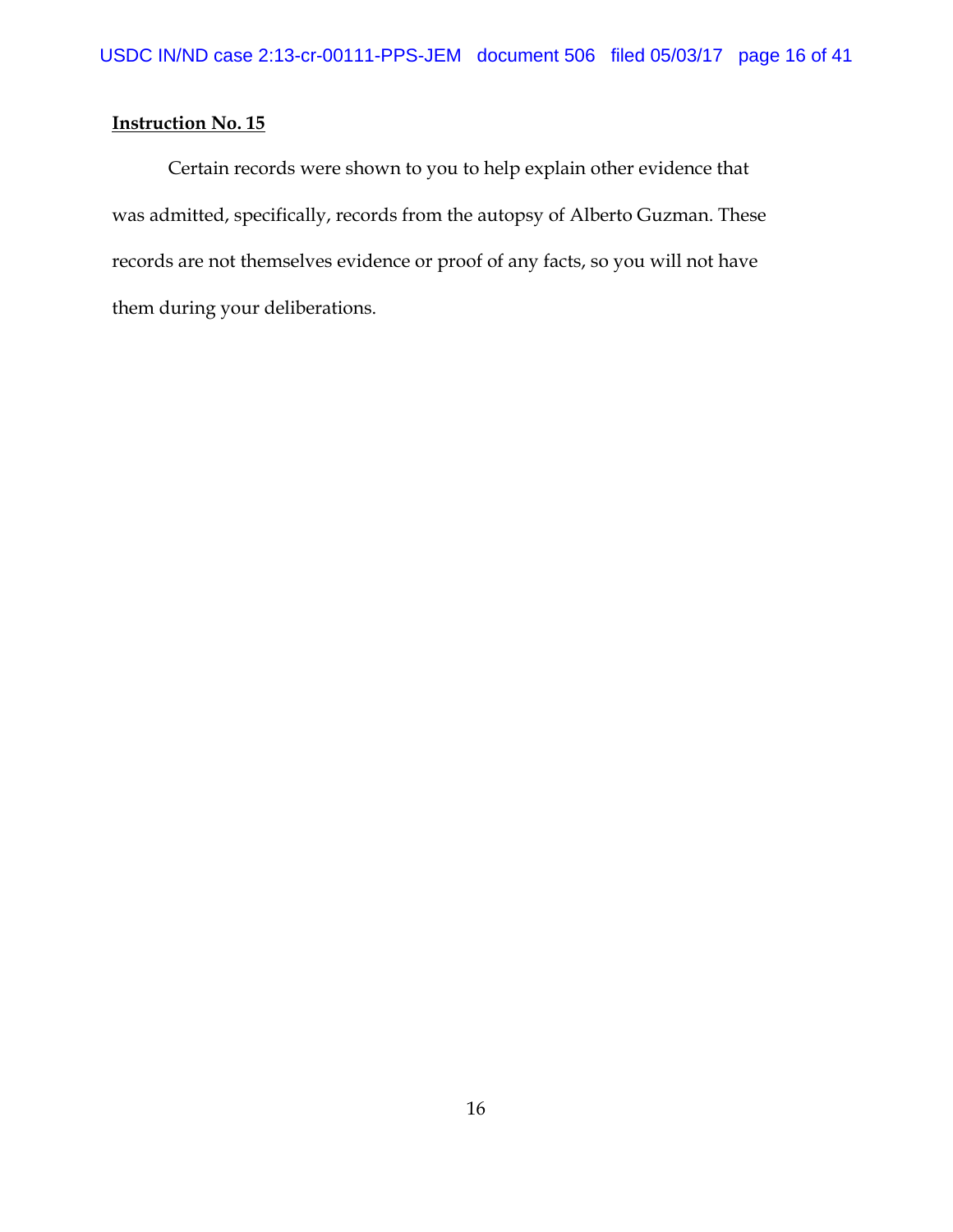If you have taken notes during the trial, you may use them during deliberations to help you remember what happened during the trial. You should use your notes only as aids to your memory. The notes are not evidence. All of you should rely on your independent recollection of the evidence, and you should not be unduly influenced by the notes of other jurors. Notes are not entitled to any more weight than the memory or impressions of each juror.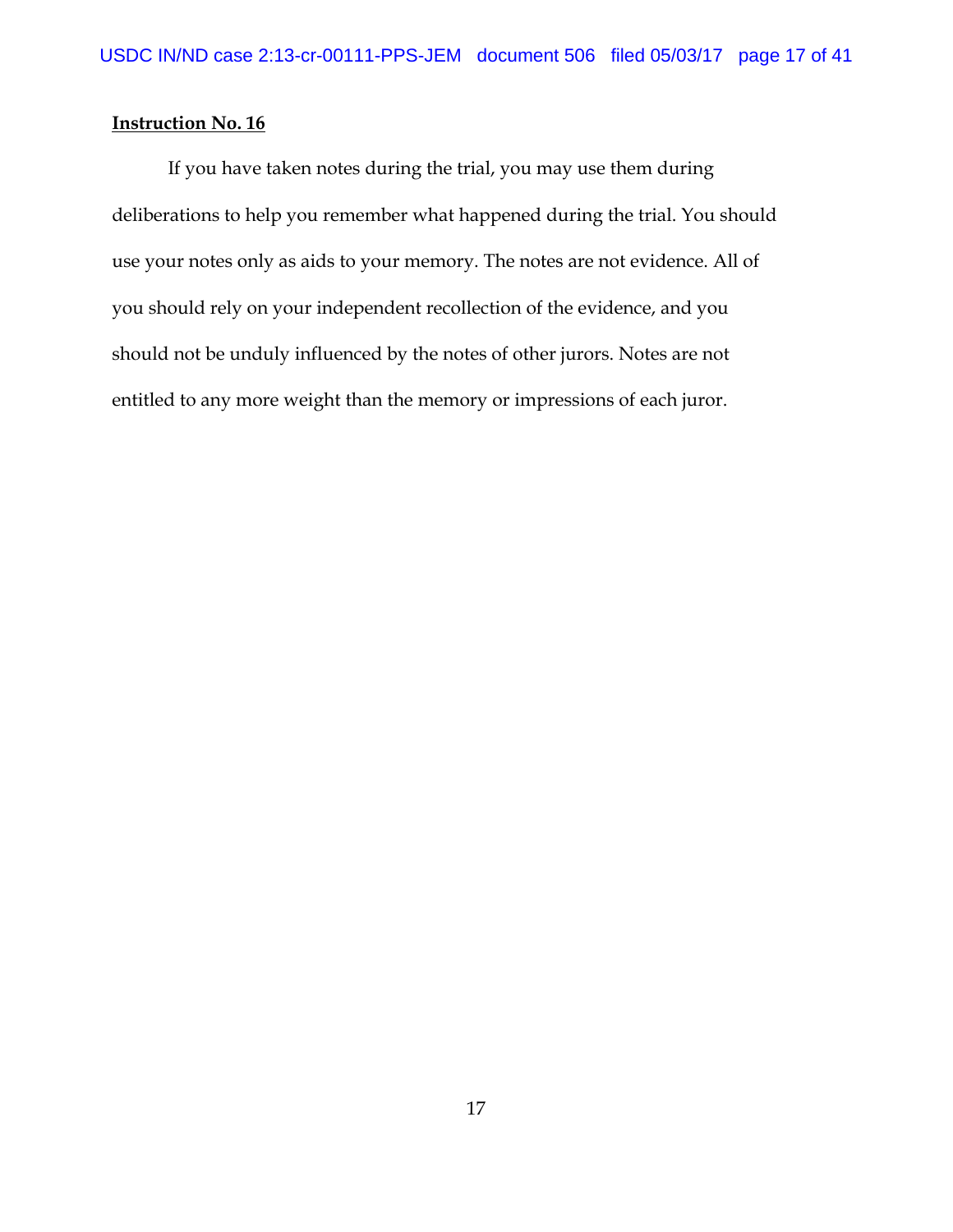The indictment charges that the crimes happened "on or about" October 6, 1999. The government must prove that the crimes happened reasonably close to that date. The government is not required to prove that the crimes happened on that exact date.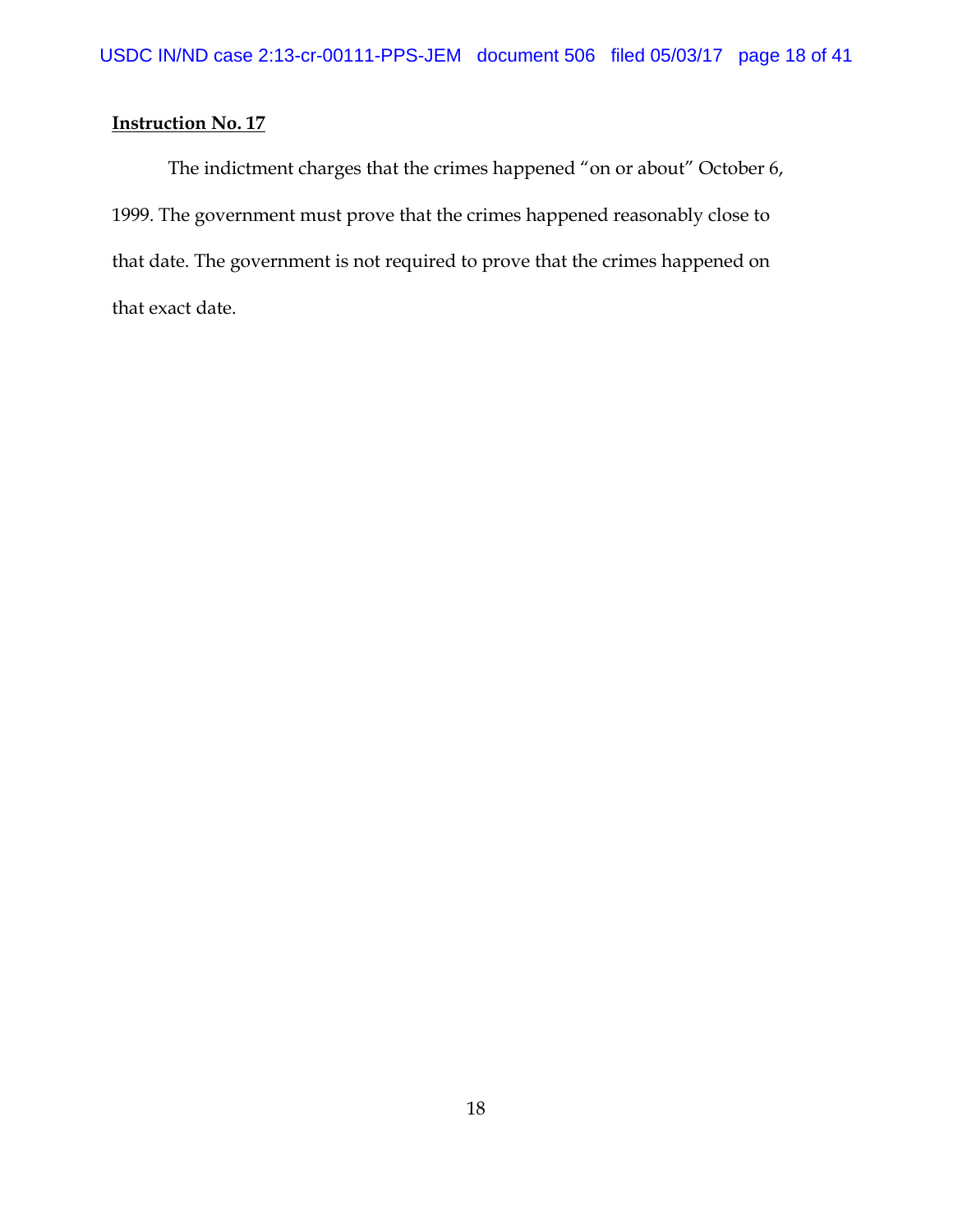Mr. Laviena has been accused of more than one crime. The number of charges is not evidence of guilt and should not influence your decision.

You must consider each charge separately. Your decision on one charge, whether it is guilty or not guilty, should not influence your decision on any other charge.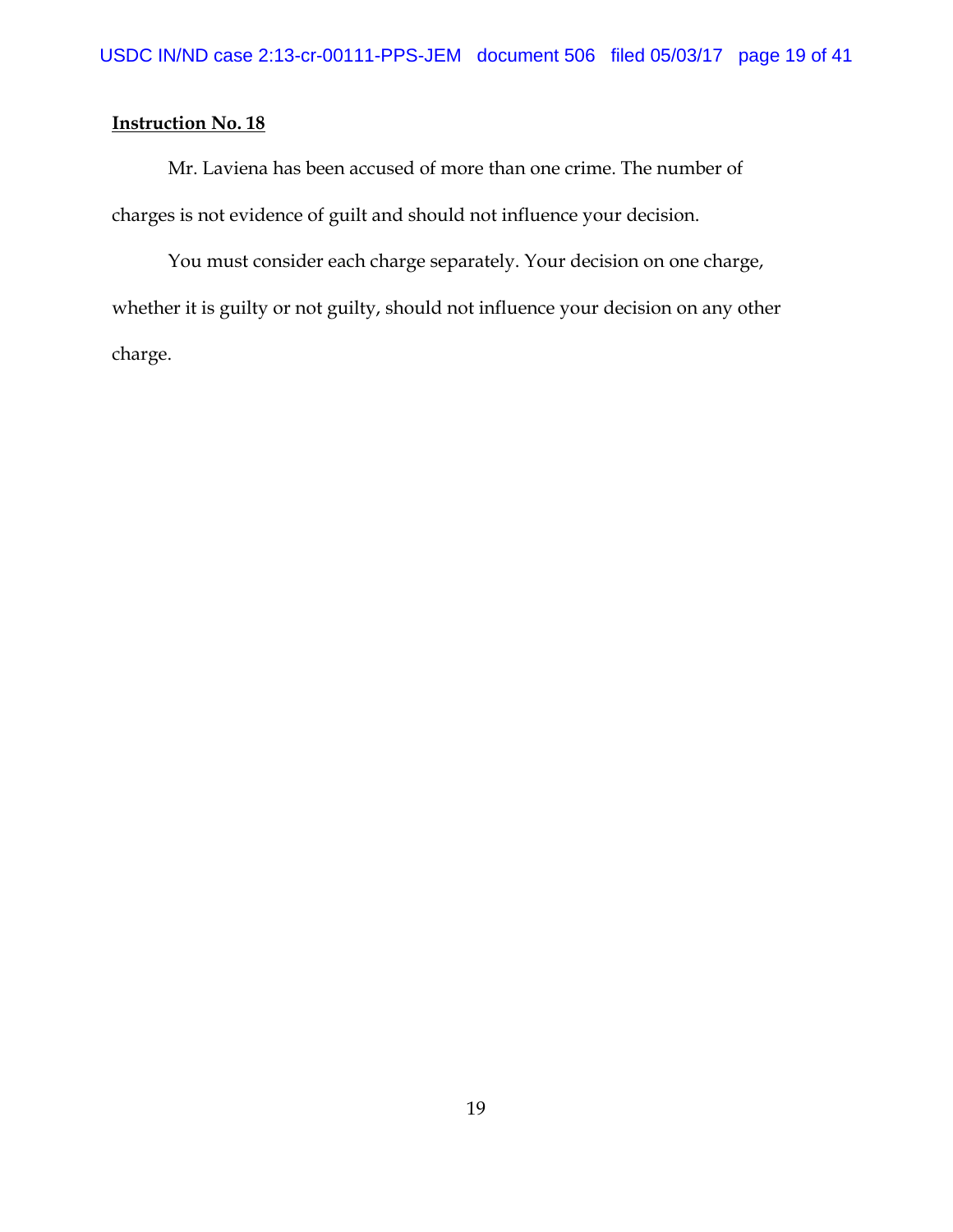A person acts knowingly if he realizes what he is doing and is aware of the nature of his conduct, and does not act through ignorance, mistake, or accident. In deciding whether Mr. Laviena acted knowingly, you may consider all of the evidence, including what Mr. Laviena did or said.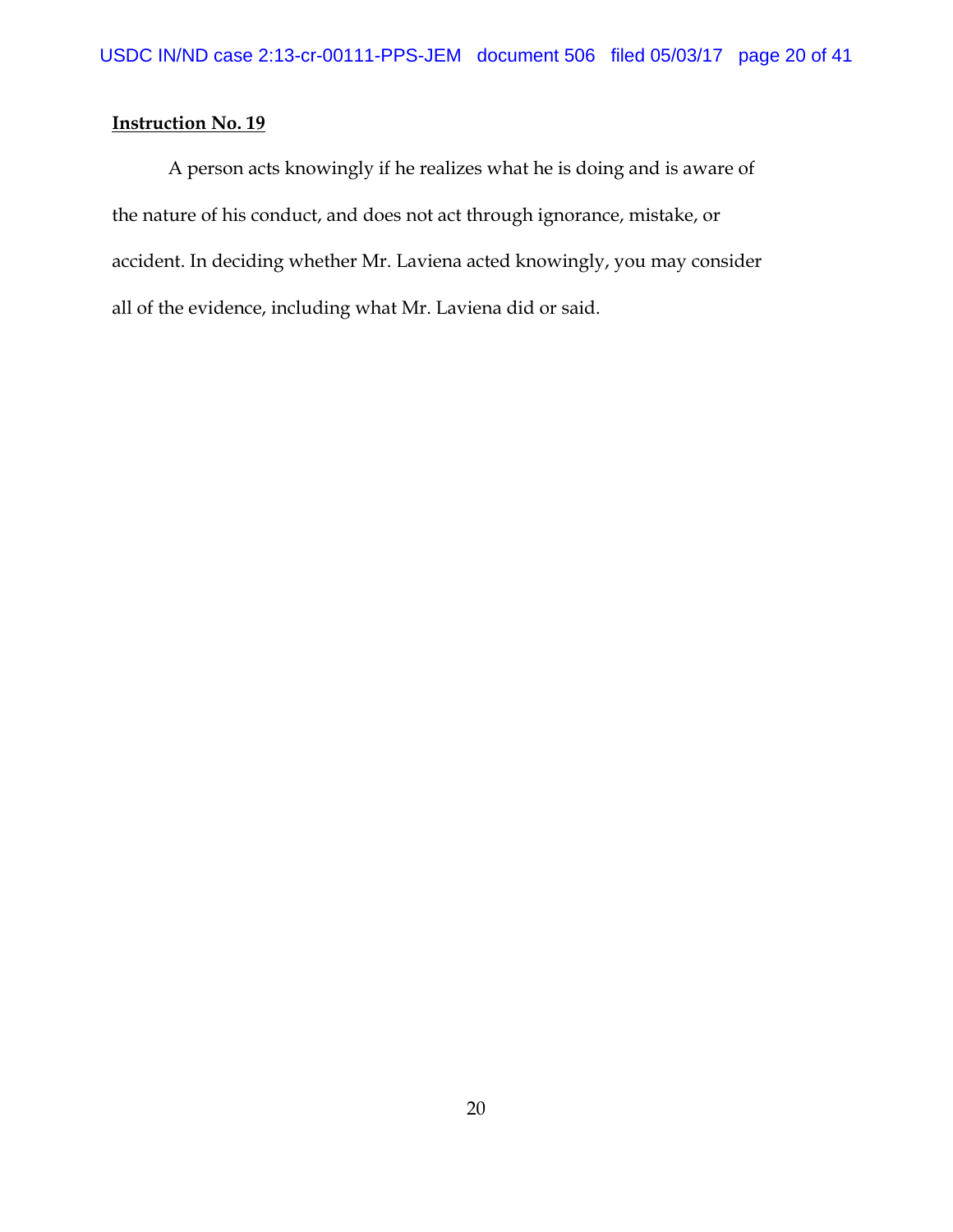Count Five charges Mr. Laviena with the murder of Alberto Guzman in aid of racketeering. In order for you to find Mr. Laviena guilty of this charge, the government must prove each of the following five elements beyond a reasonable doubt:

1. The Two Six was an enterprise; and

2. The Two Six engaged in, or the activities of the Two Six affected,

interstate or foreign commerce; and

3. The Two Six engaged in racketeering activity; and

4. Mr. Laviena committed the murder of Alberto Guzman, in violation of the laws of Indiana; and

5. Mr. Laviena's purpose in committing the murder was to maintain or increase his position in the Two Six.

If you find from your consideration of all of the evidence that each of these elements has been proven beyond a reasonable doubt, then you should find Mr. Laviena guilty of Count Five.

If, on the other hand, you find from your consideration of all of the evidence that any of these elements has not been proven beyond a reasonable doubt, then you should find Mr. Laviena not guilty of Count Five.

21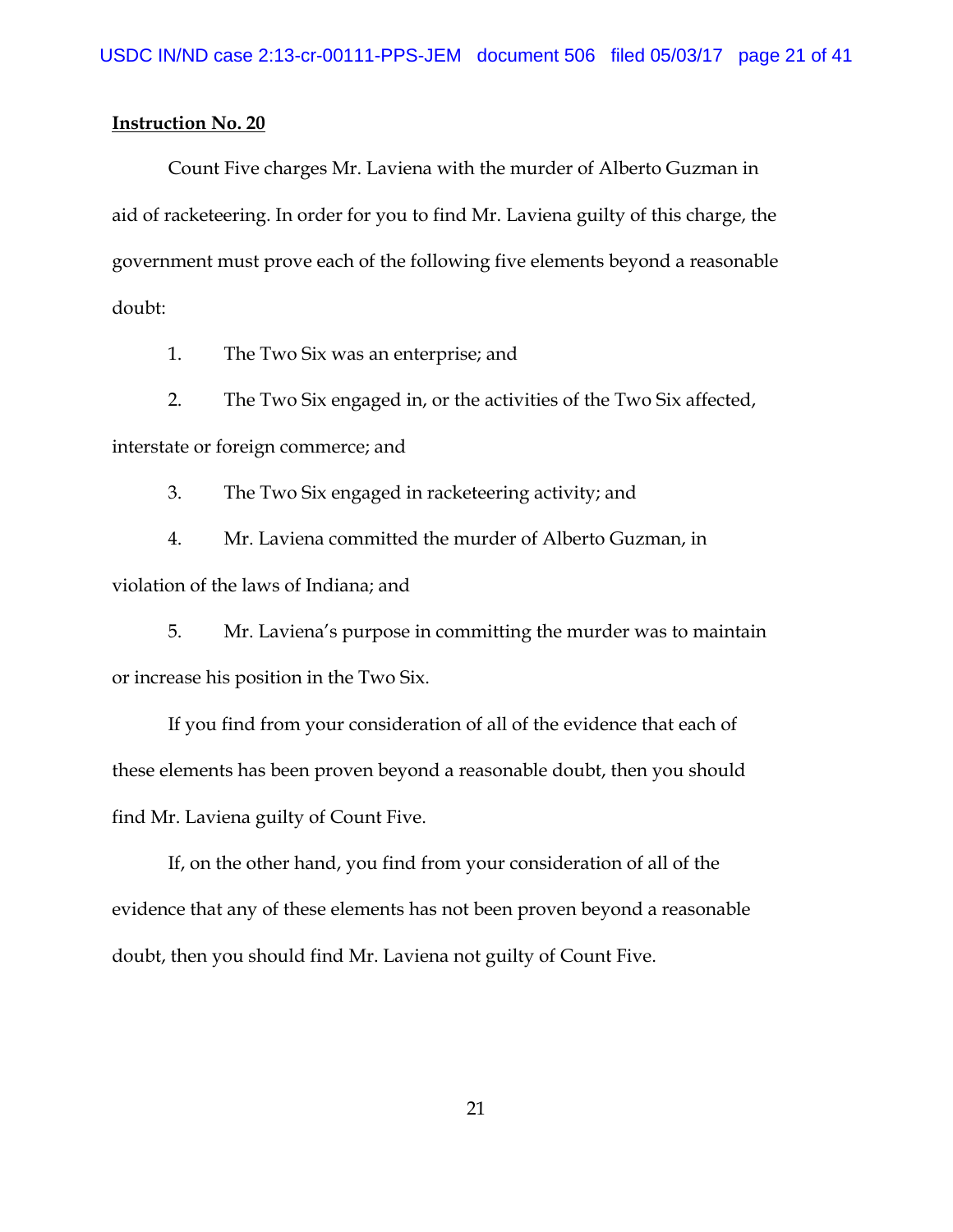The term "enterprise" can include a group of people associated together for a common purpose of engaging in a course of conduct. This group may be associated together for purposes that are both legal and illegal.

In considering whether a group is an enterprise, you may consider whether it has an ongoing organization or structure, either formal or informal, and whether the various members of the group functioned as a continuing unit. A group may continue to be an enterprise even if it changes membership by gaining or losing members over time.

The government must prove that the Two Six was the enterprise charged, but it does not need to prove each and every allegation in the indictment about the enterprise or the manner in which the enterprise operated.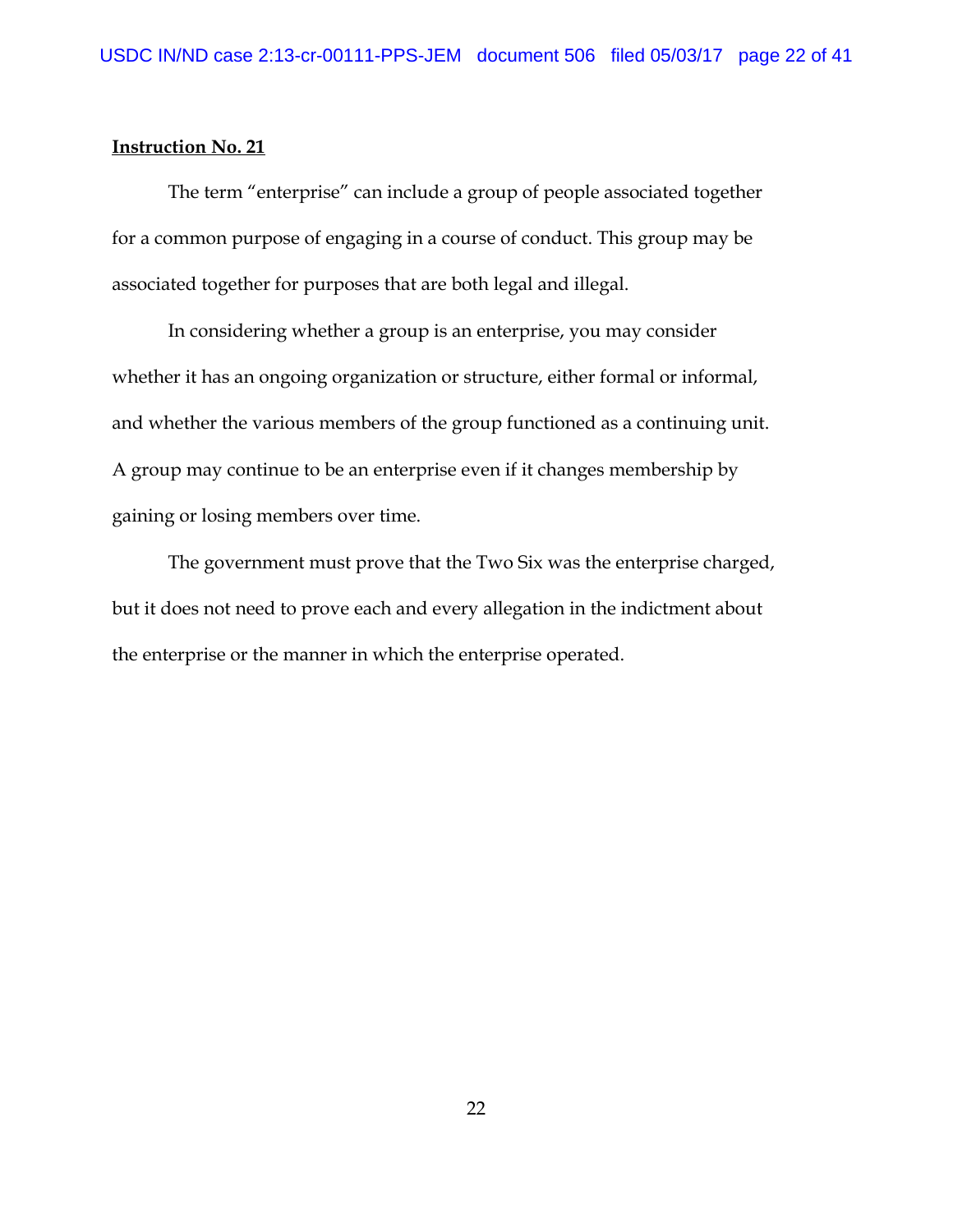Interstate commerce includes the movement of money, goods, services or persons from one state to another or between another country and the United States. This would include the purchase or sale of goods or supplies from outside the state in which the Two Six was located, the use of interstate mail or wire facilities, or the causing of any of those things. If you find that beyond a reasonable doubt either (a) that the Two Six made, purchased, sold or moved goods or services that had their origin or destination outside the states in which the enterprise was located or (b) that the actions of the Two Six affected in any degree the movement of money, goods or services across state lines, then interstate commerce was engaged in or affected.

The government need only prove that the Two Six as a whole engaged in interstate commerce or that its activity affected interstate commerce to any degree, although proof that racketeering acts did affect interstate commerce meets that requirement. The government need not prove that Mr. Laviena engaged in interstate commerce, or that the acts of Mr. Laviena affected interstate commerce.

23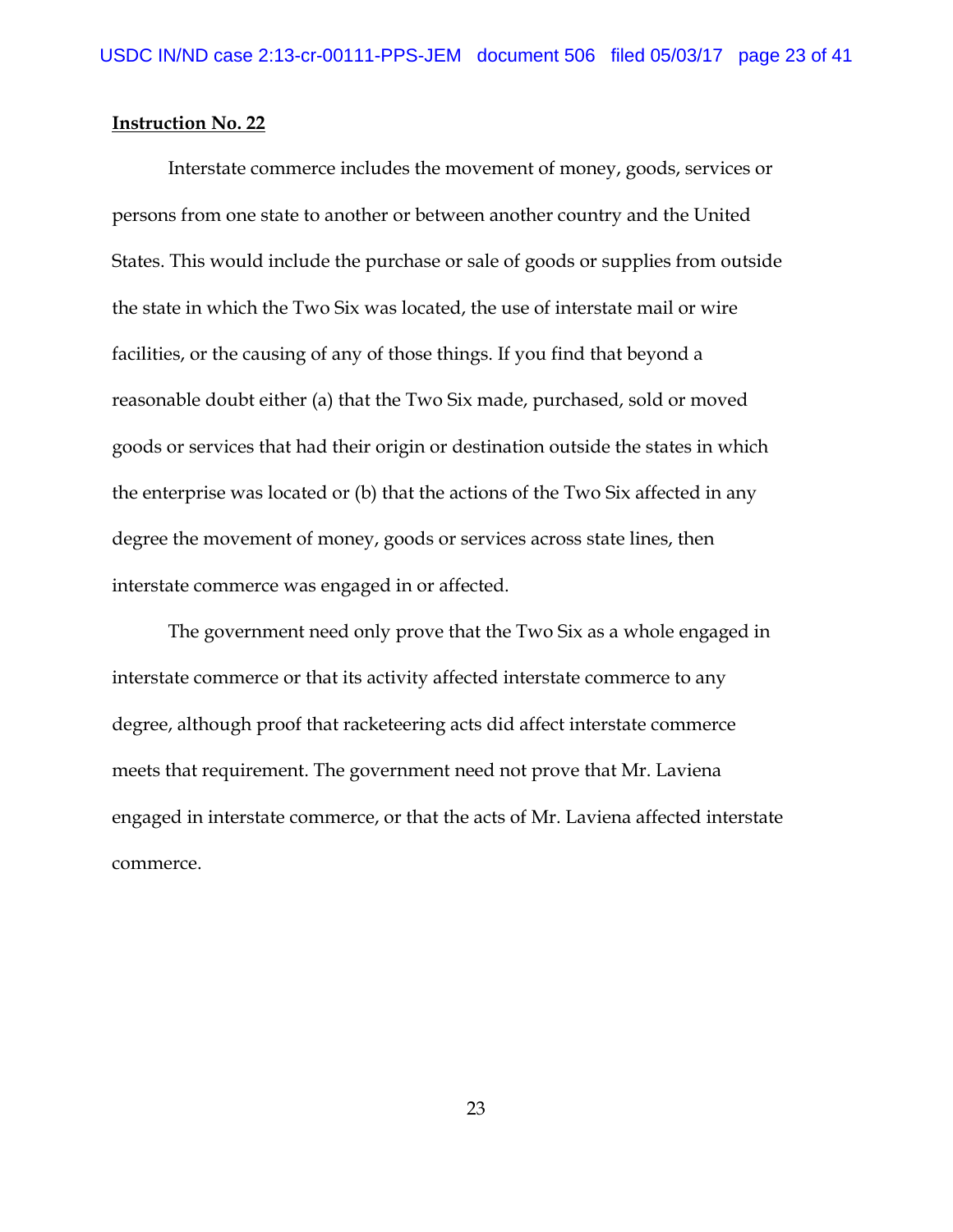The term "racketeering activity" means certain state and federal crimes and includes narcotics trafficking in violation of federal law and murder in violation of state law.

To prove that the Two Six "engaged in racketeering activity," the government must show some nexus between the Two Six and the racketeering activity being conducted by its members or associates. The element is satisfied if a member or associate of the Two Six committed racketeering activity on behalf of or in connection with the Two Six. It is for you to determine whether the Two Six engaged in these activities as charged.

I will now instruct you on the elements of the six offenses listed in the indictment as racketeering activity. The government must prove beyond a reasonable doubt that the Two Six were engaged in at least one of these crimes.

#### **Possession with Intent to Distribute (21 U.S.C. § 841)**

Under federal law, a person commits the crime of possession with intent to distribute a controlled substance when:

1. A person knowingly possessed a controlled substance; and

2. That person intended to distribute the substance to another person; and

3. That person knew the substance was some kind of controlled substance.

### **Conspiracy to Possess with Intent to Distribute and Distribute (21 U.S.C. § 846)**

A conspiracy is an express or implied agreement between two or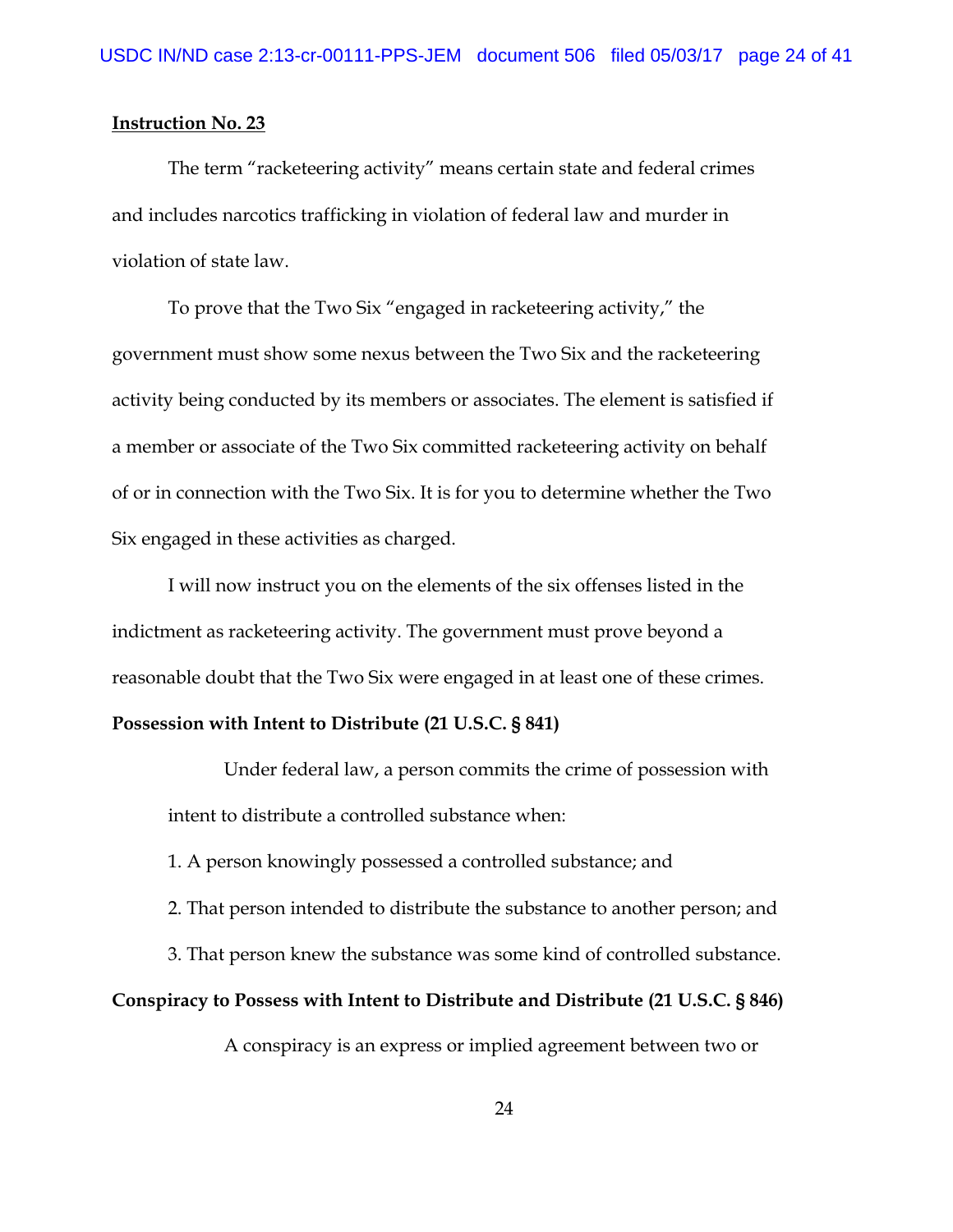more persons to commit a crime. A conspiracy may be proven even if its goals were not accomplished.

In deciding whether a conspiracy existed, you may consider all of the circumstances, including the words and acts of each of the alleged participants.

To be a member of a conspiracy, a person does not need to join it at the beginning, and he does not need to know all of the other members or all of the means by which the illegal goals of the conspiracy were to be accomplished. The government must prove beyond a reasonable doubt that the person was aware of the illegal goals of the conspiracy and knowingly joined the conspiracy.

A person is not a member of a conspiracy just because he knew and/or associated with people who were involved in a conspiracy, knew there was a conspiracy, and/or was present during conspiratorial discussions.

In deciding whether a person joined the charged conspiracy, you must base your decision only on what the person did or said. To determine what the person did or said, you may consider that person's own words or acts. You may also use the words or acts of other persons to help you decide what the person did or said.

Under federal law, a person commits the crime of conspiracy to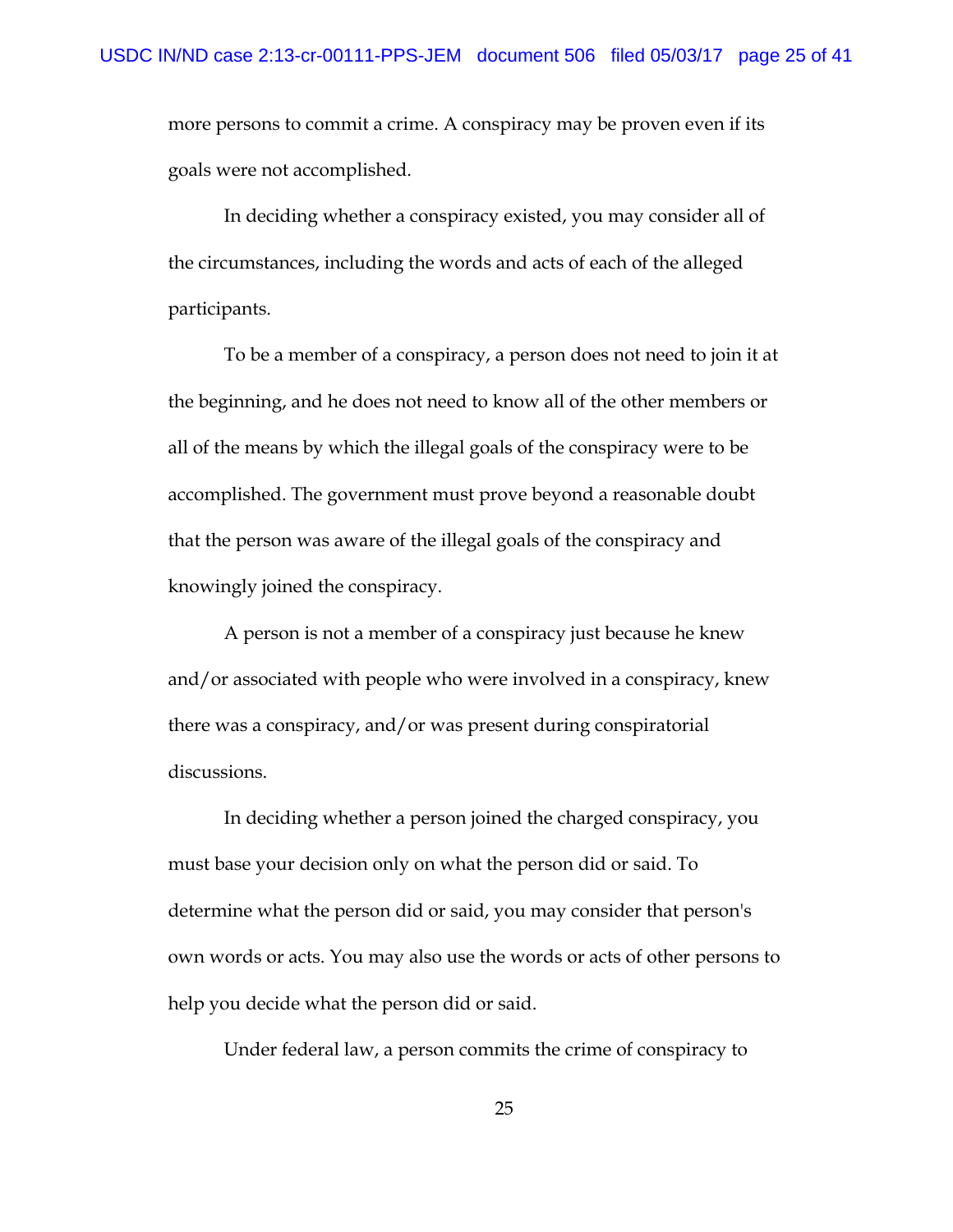possess with intent to distribute a controlled substance when:

1. The conspiracy existed; and

2. A person knowingly became a member of the conspiracy with an intent

to advance the conspiracy.

### **Murder (Indiana Code 35-42-1-1)**

Under Indiana law, a person commits the offense of murder when:

1. The person knowingly or intentionally

2. killed

3. an individual.

### **Attempted Murder (Indiana Code 35-41-5-1)**

Under Indiana law, a person commits an attempted murder when:

1. The person, acting with the specific intent to kill another person

2. Did an action

3. Which constituted a substantial step toward committing the murder.

### **Conspiracy (Indiana Code 35-41-5-2)**

Under Indiana law, a person commits the crime of conspiracy

when:

1. The person agreed with another person to commit a crime,

2. With the intent to commit the crime, and

3. The person or the other person performed an overt act in furtherance of the agreement.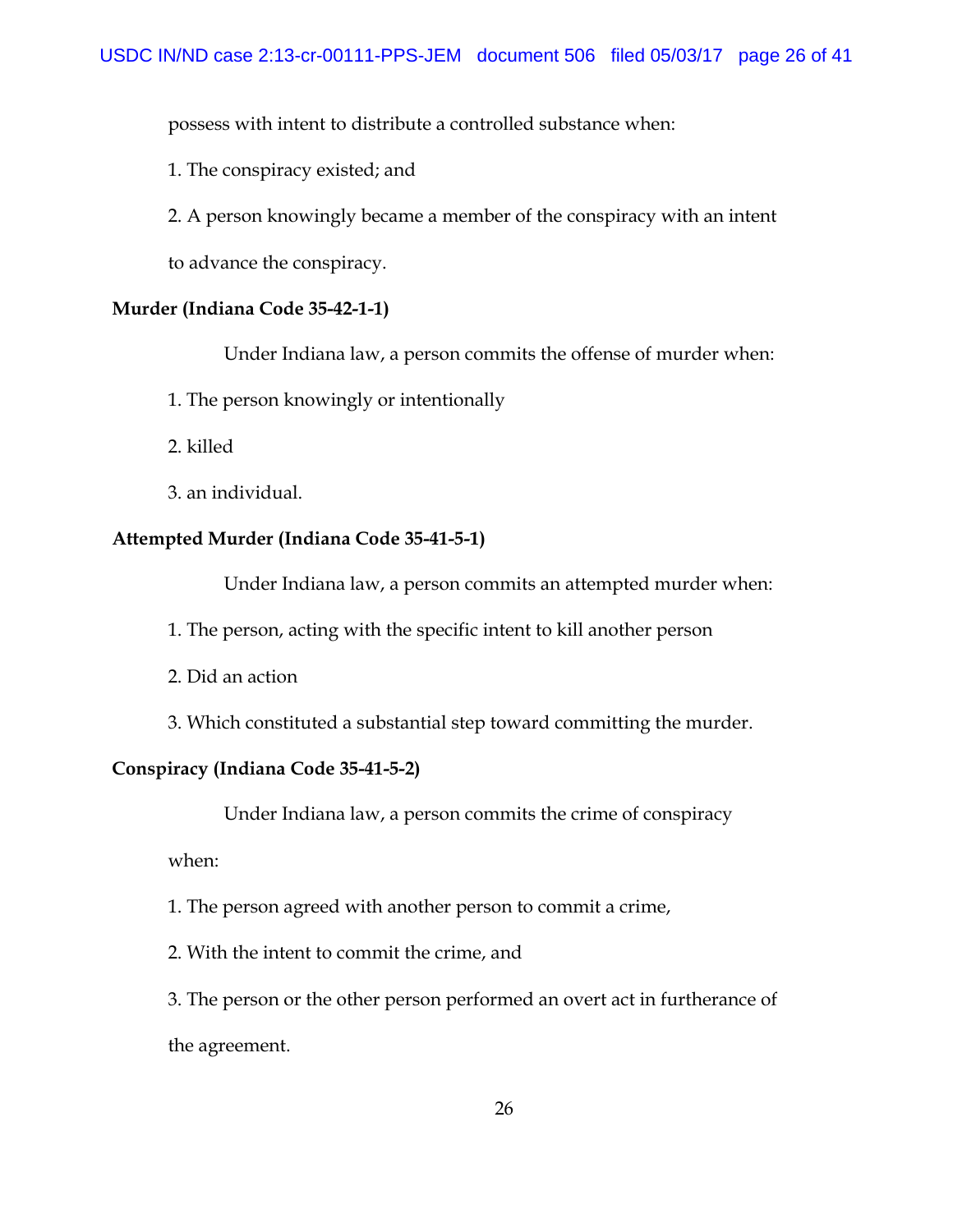# **Aiding, Inducing or Causing an Offense (Indiana Code 35-41-2-4)**

Under Indiana law, a person aids, induces or causes an offense when:

1. The person knowingly or intentionally

2. Aided, or induced, or caused

3. Another to commit the offense of murder, as previously defined, and

4. By assisting in, bringing about, or ordering the commission of the

offense.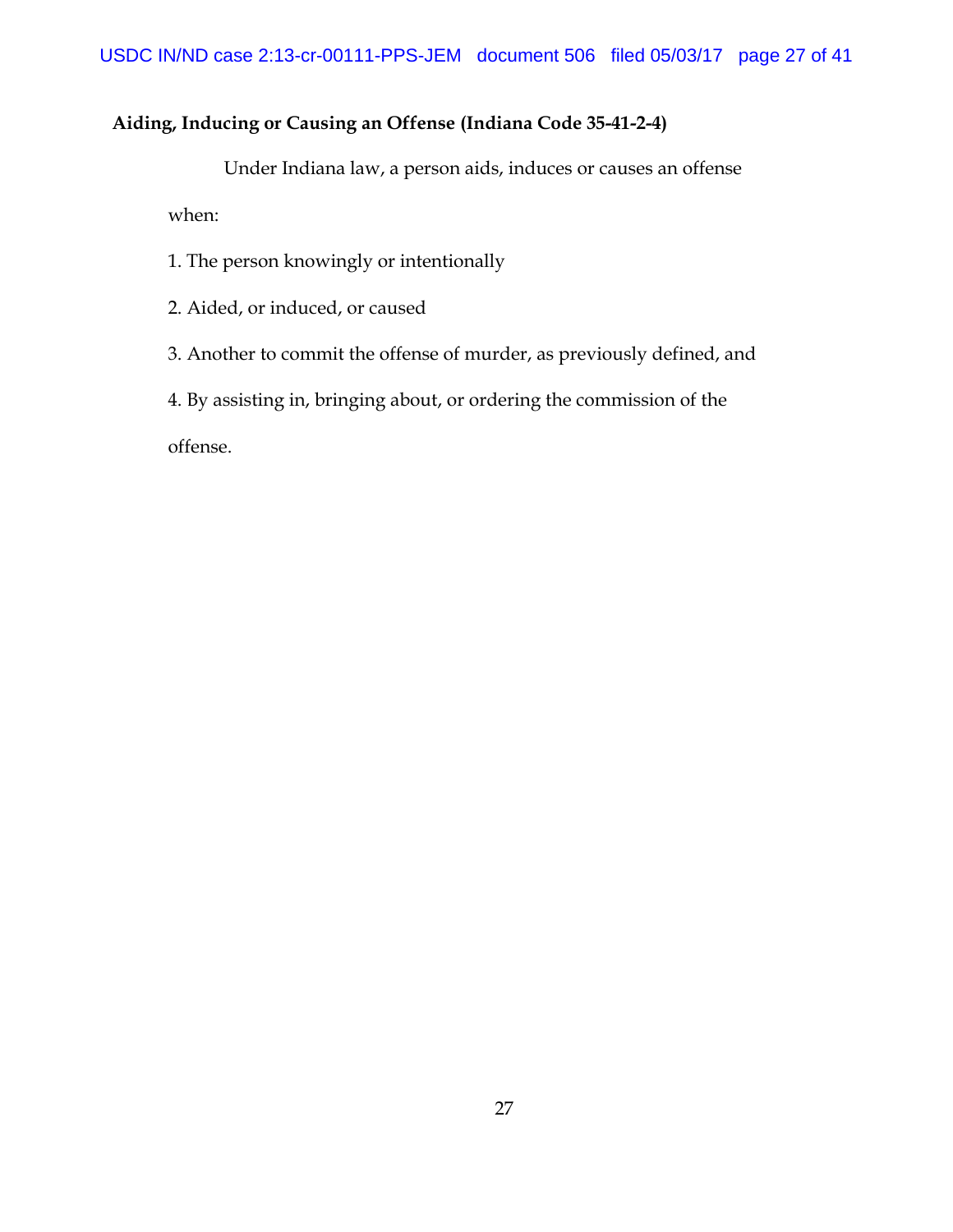USDC IN/ND case 2:13-cr-00111-PPS-JEM document 506 filed 05/03/17 page 28 of 41

# **Instruction No. 24**

Marijuana, cocaine, and heroin are all controlled substances.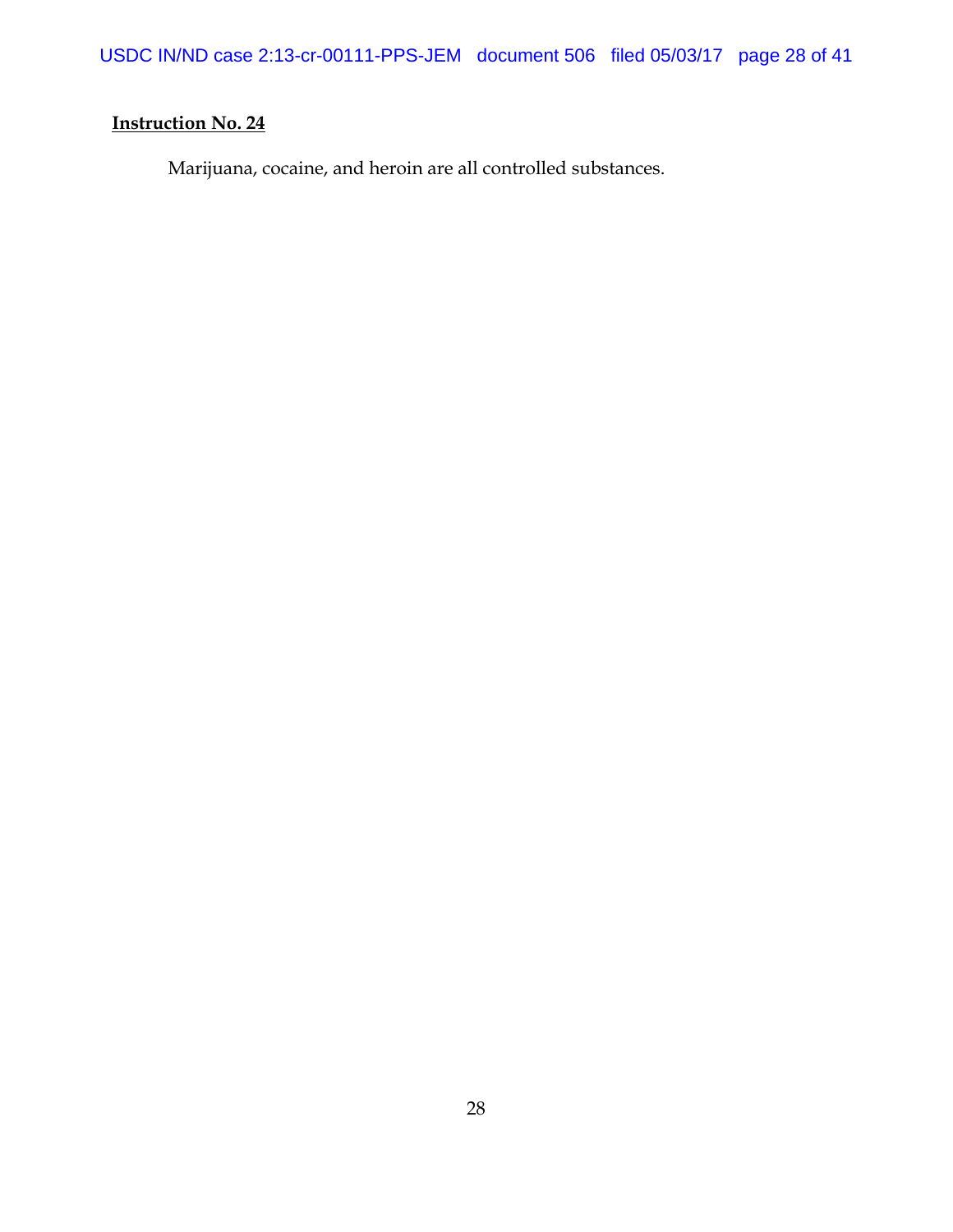Mr. Laviena has committed the offense of murder in violation of Indiana

law if he:

- 1. knowingly or intentionally
- 2. killed
- 3. Alberto Guzman.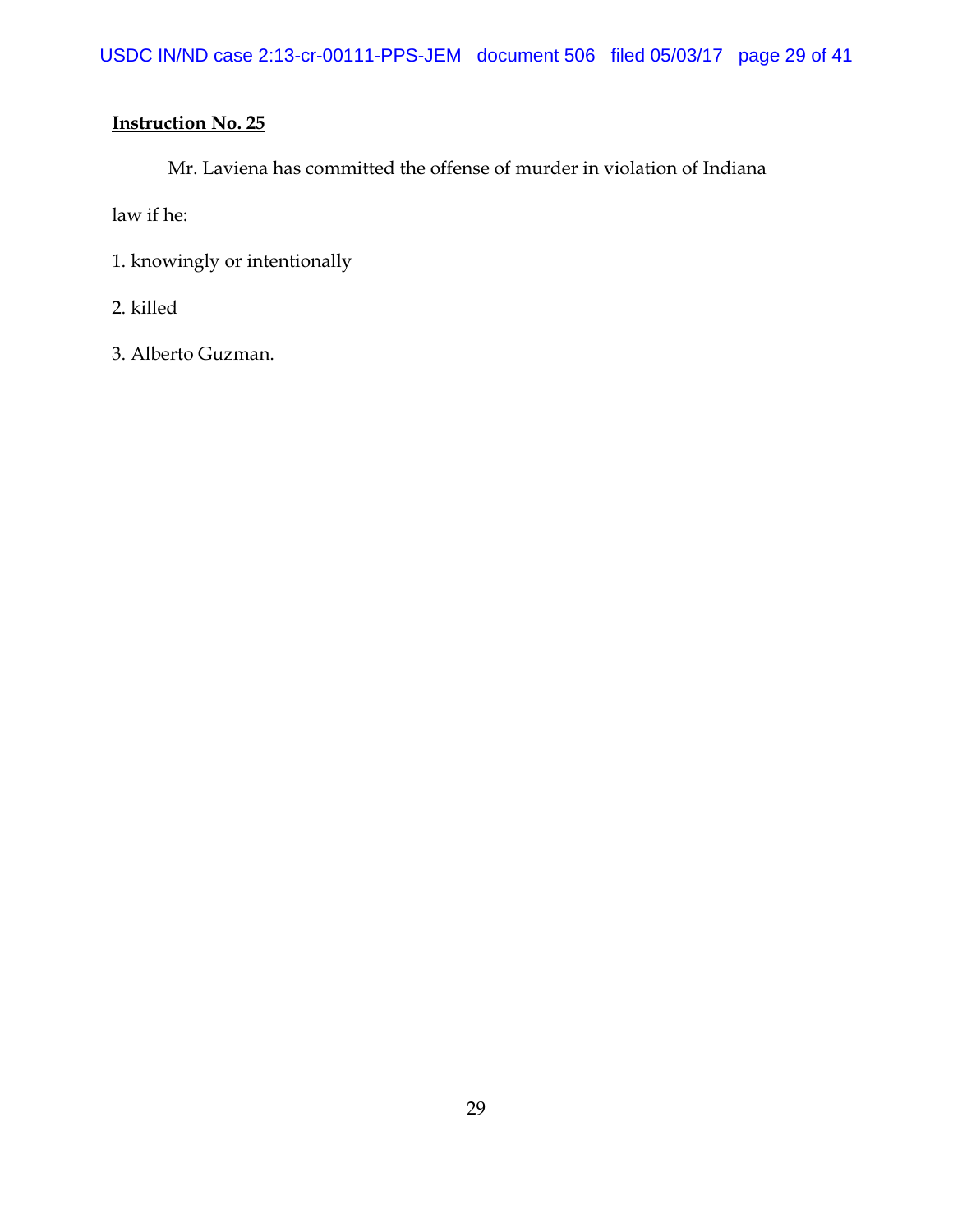Any person who knowingly aids, counsels, commands, induces, or procures the commission of an offense may be found guilty of that offense if he knowingly participated in the criminal activity and tried to make it succeed.

If a defendant knowingly causes the acts of another, then the defendant is responsible for those acts as though he personally committed them.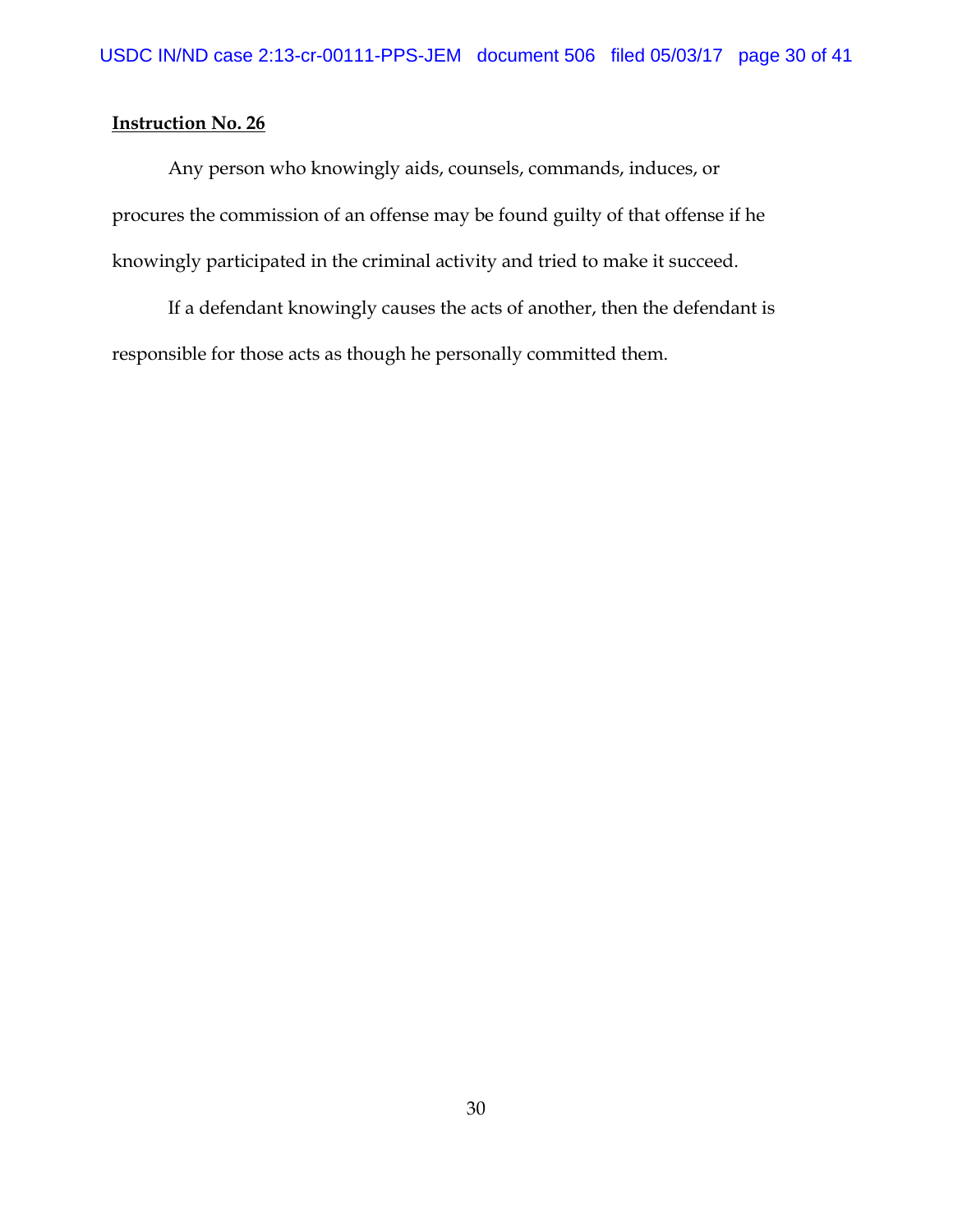A defendant's presence at the scene of a crime and knowledge that a crime is being committed is not sufficient by itself to establish the defendant's guilt.

A defendant's association with persons involved in a crime is not sufficient by itself to prove his participation in the crime.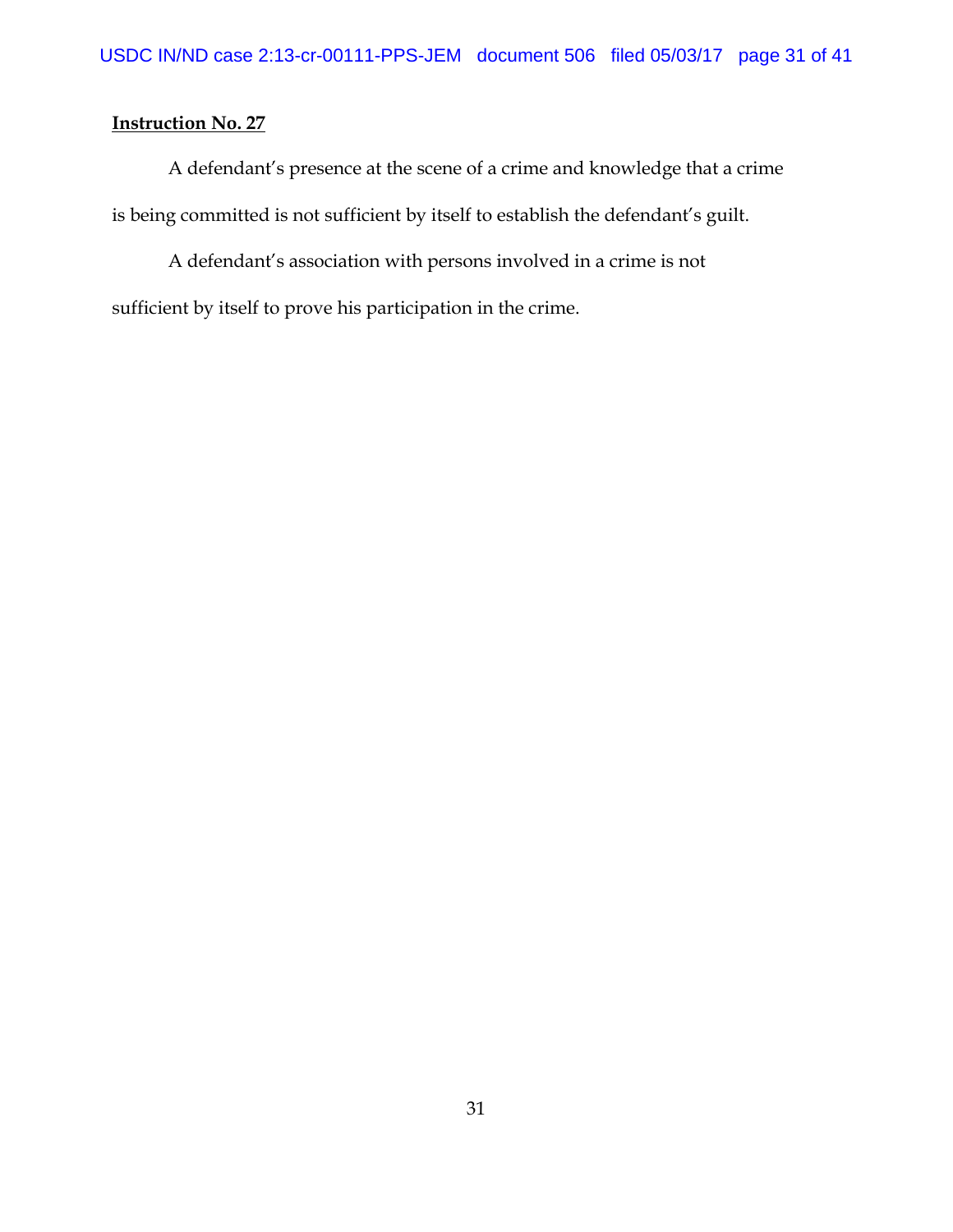In determining whether Mr. Laviena's purpose was to "maintain or increase" his position in the Two Six, you should give those words their ordinary meaning. The government does not have to prove that Mr. Laviena's only or main motive in committing the murder was to maintain or increase his position in the Two Six. It is sufficient if you find that Mr. Laviena committed the murder because he knew it was expected of him by reason of his membership in the Two Six or that he committed a murder in furtherance of that membership.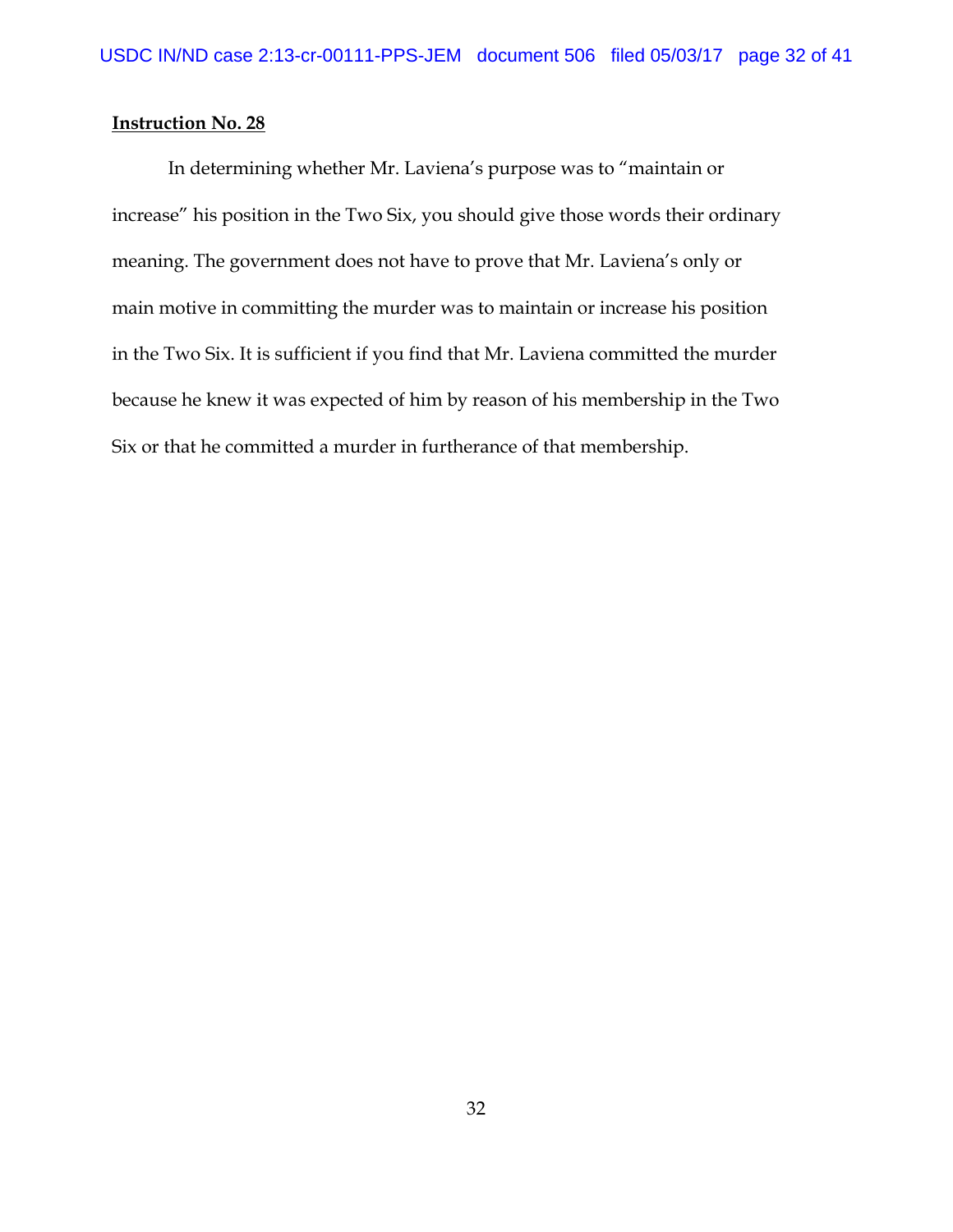Count Six charges Mr. Laviena with using a firearm during and in relation to a crime of violence, namely, murder in aid of racketeering as set forth in Count Five. In order for you to find Mr. Laviena guilty of this charge, the government must prove each of the following three elements beyond a reasonable doubt:

1. Mr. Laviena committed the crime of murder in aid of racketeering as charged in Count Five; and

2. Mr. Laviena knowingly used a firearm during and in relation to that crime; and

3. Mr. Laviena unlawfully and with malice aforethought caused the death of Alberto Guzman through the use of a firearm.

If you find from your consideration of all the evidence that the government has proved each of these elements beyond a reasonable doubt, then you should find Mr. Laviena guilty.

If, on the other hand, you find from your consideration of all of the evidence that the government has failed to prove any one of these elements beyond a reasonable doubt, then you should find Mr. Laviena not guilty.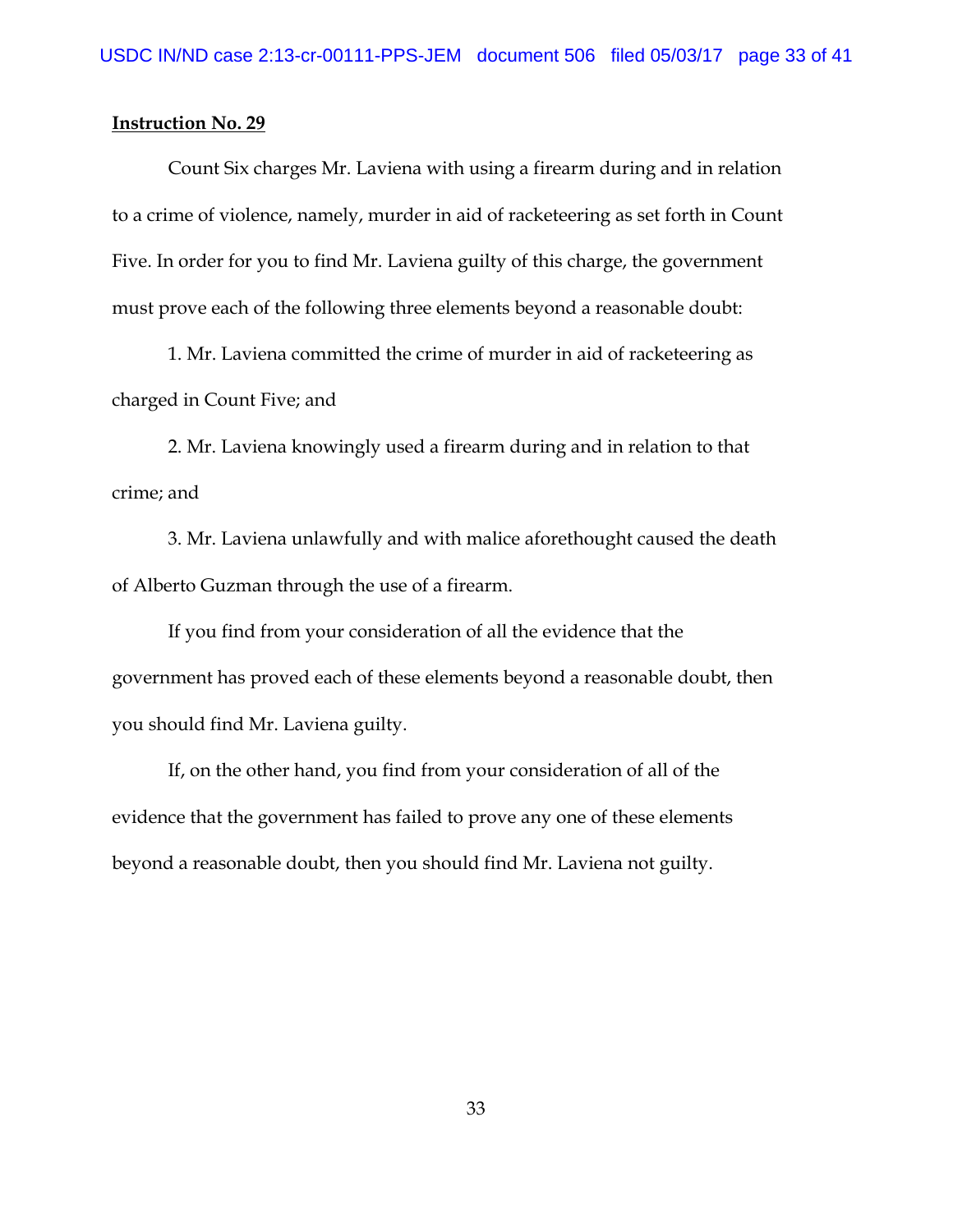I already instructed you on what it means to knowingly aid, counsel, command, induce, or procure the commission of an offense in Instruction No. 26. That instruction should be applied in Count Six as well.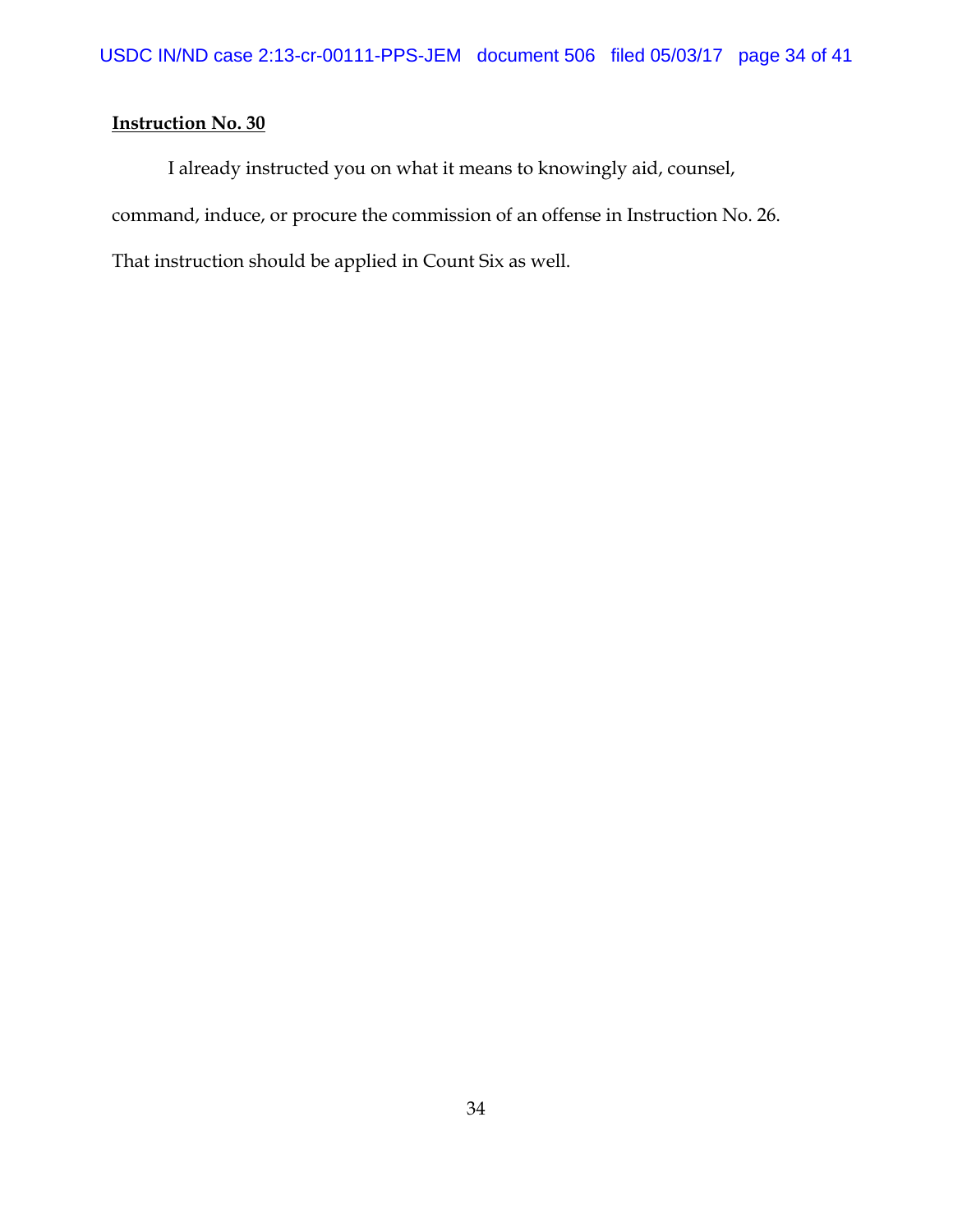The word "during" as used in these instructions means at any point within the offense charged in Count Five.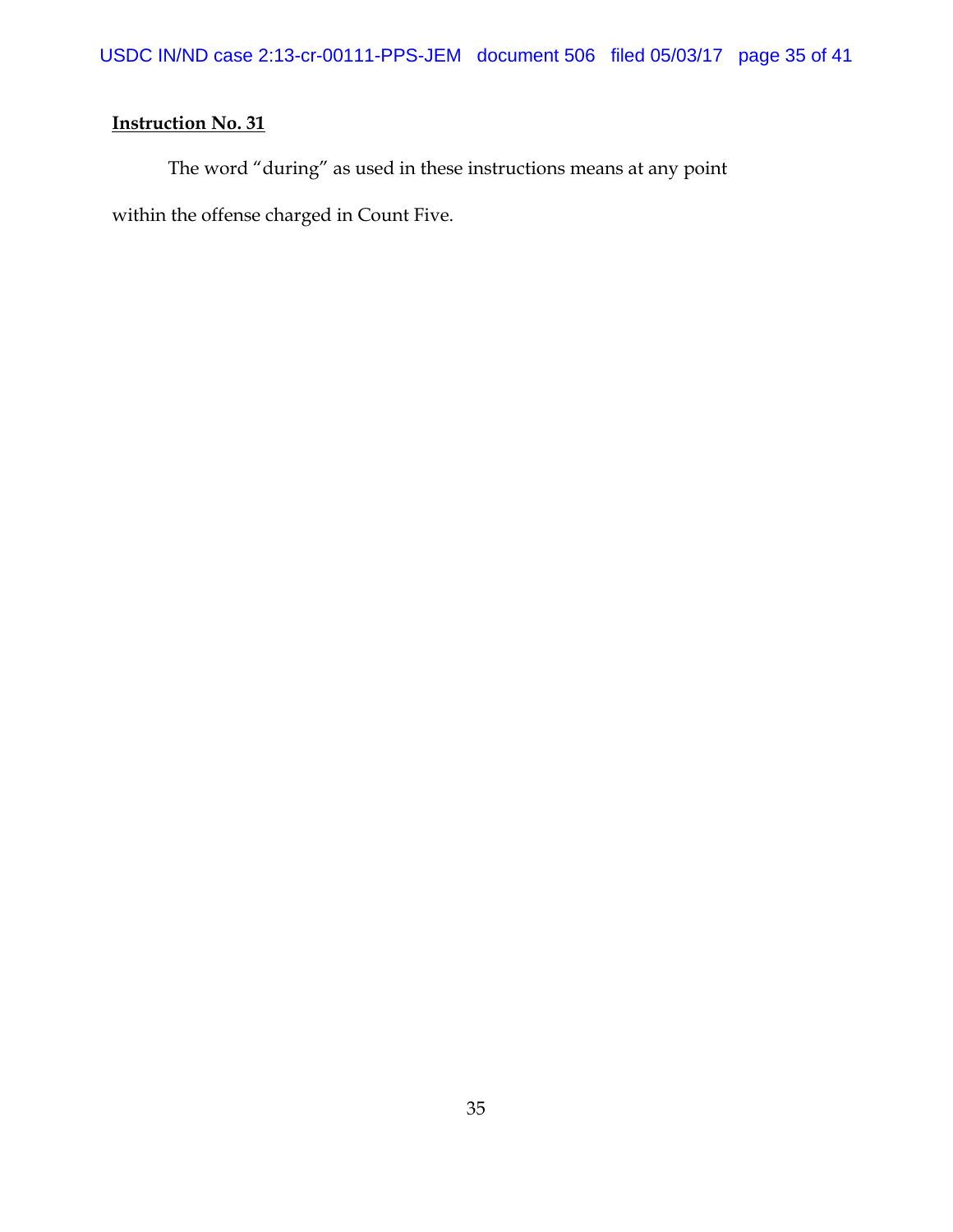A person uses a firearm "in relation to" a crime if there is a connection between the use of the firearm and the crime of violence. The firearm must have some purpose or effect with respect to the crime; its presence or involvement cannot be the result of accident or coincidence. The firearm must at least facilitate, or have the potential of facilitating, the crime.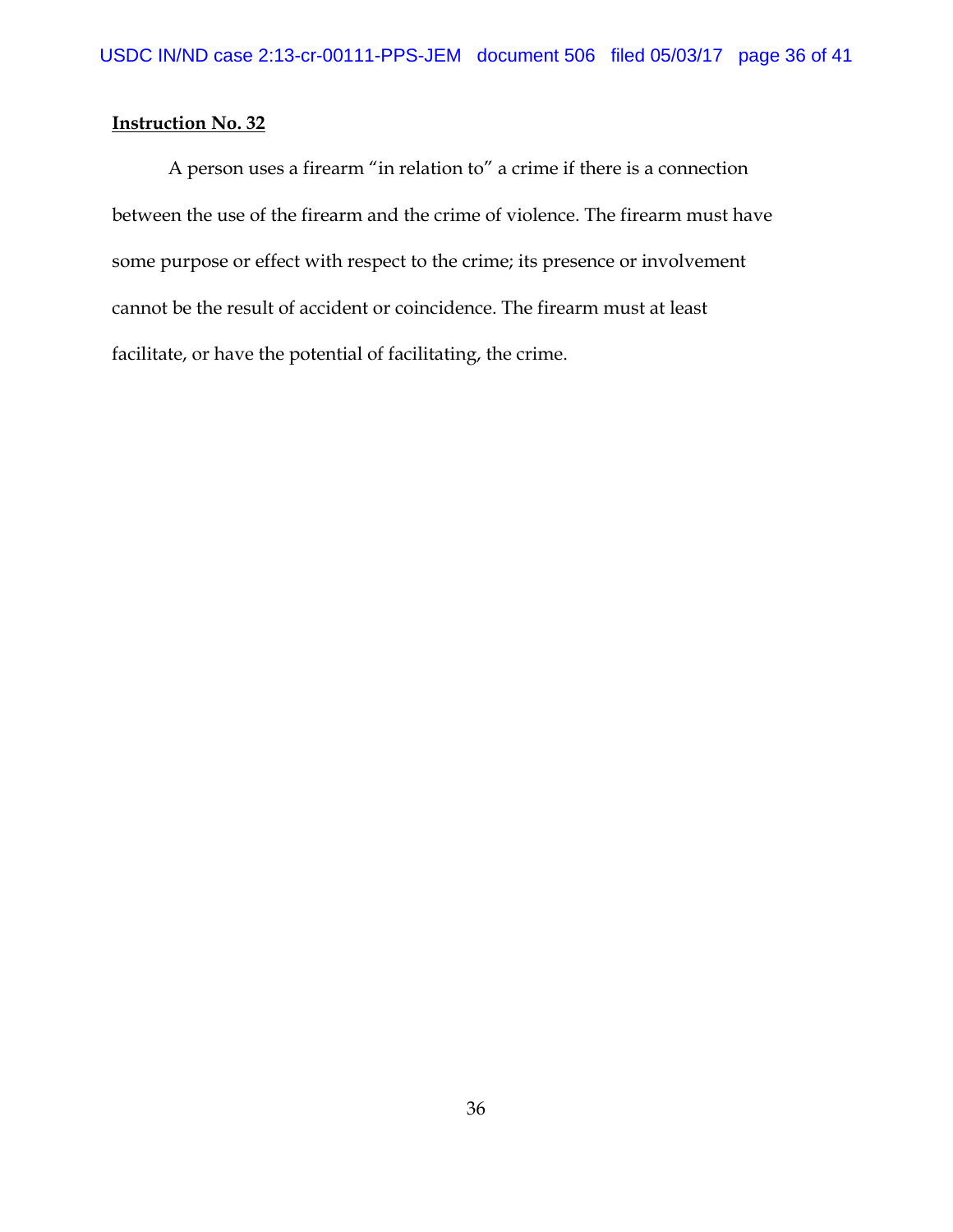To kill with "malice aforethought" means to kill another person willfully, deliberately, or intentionally, and with premeditation.

Premeditation means with planning or deliberation. The law does not specify or require any exact period of time that must pass between the formation of the intent to kill and the killing itself. It must be long enough, after forming the intent to kill, for the killer to have been fully conscious of that intent.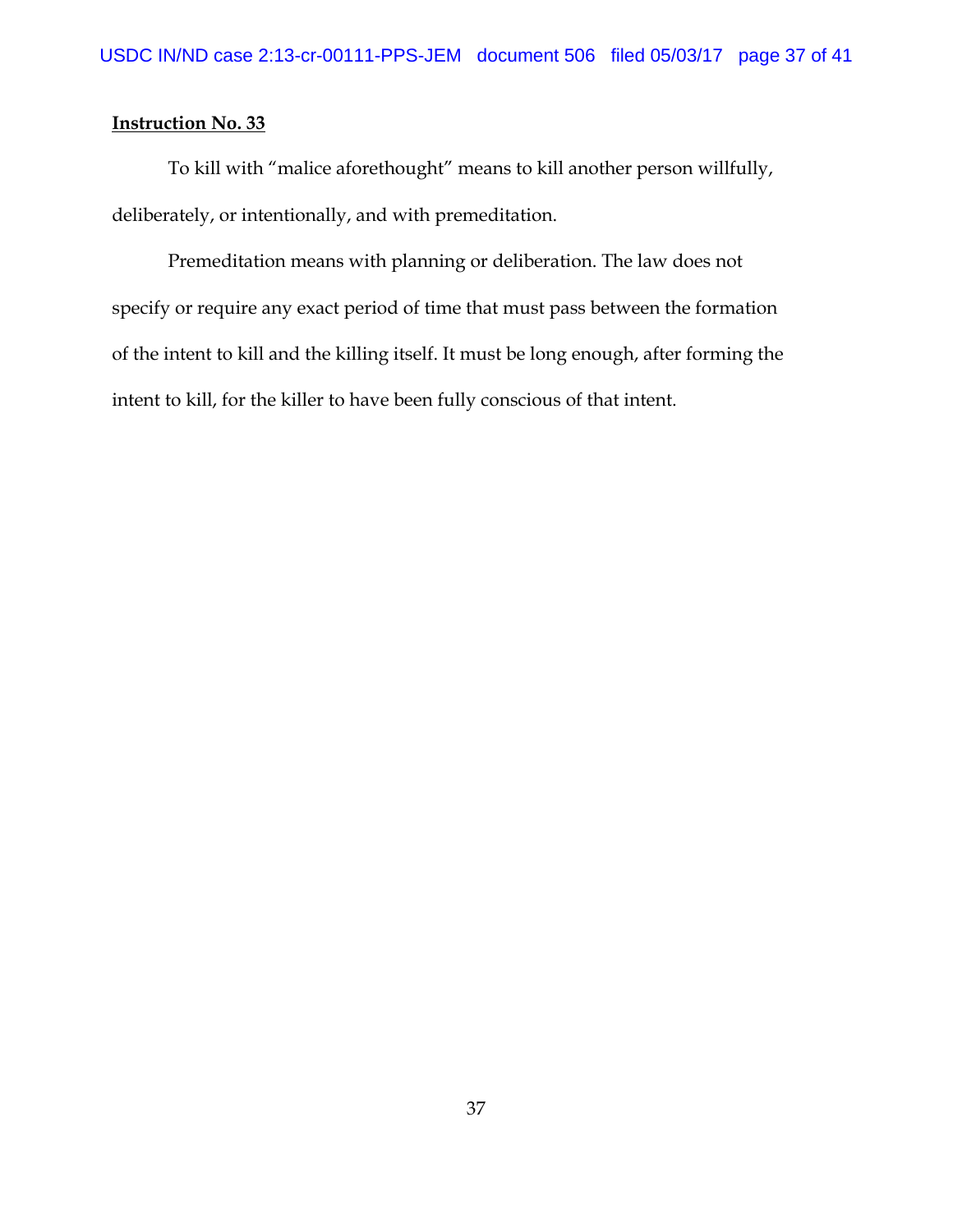Once you are all in the jury room, the first thing you should do is choose a foreperson. The foreperson should see to it that your discussions are carried on in an organized way and that everyone has a fair chance to be heard. You may discuss the case only when all jurors are present.

Once you start deliberating, do not communicate about the case or your deliberations with anyone except other members of your jury. You may not communicate with others about the case or your deliberations by any means. This includes oral or written communication, as well as any electronic method of communication, such as cell phone, smart phone, iPhone, computer, text messaging, instant messaging, the internet, or services like Facebook, Twitter, or any other method of communication.

If you need to communicate with me while you are deliberating, send a note through the court security officer. The note should be signed by the Foreperson, or by one or more members of the jury. To have a complete record of this trial, it is important that you do not communicate with me except by a written note. I may have to talk to the lawyers about your message, so it may take me some time to get back to you. You may continue your deliberations while you wait for my answer. Please be advised that transcripts of trial testimony are not available to you. You must rely on your collective memory of the testimony.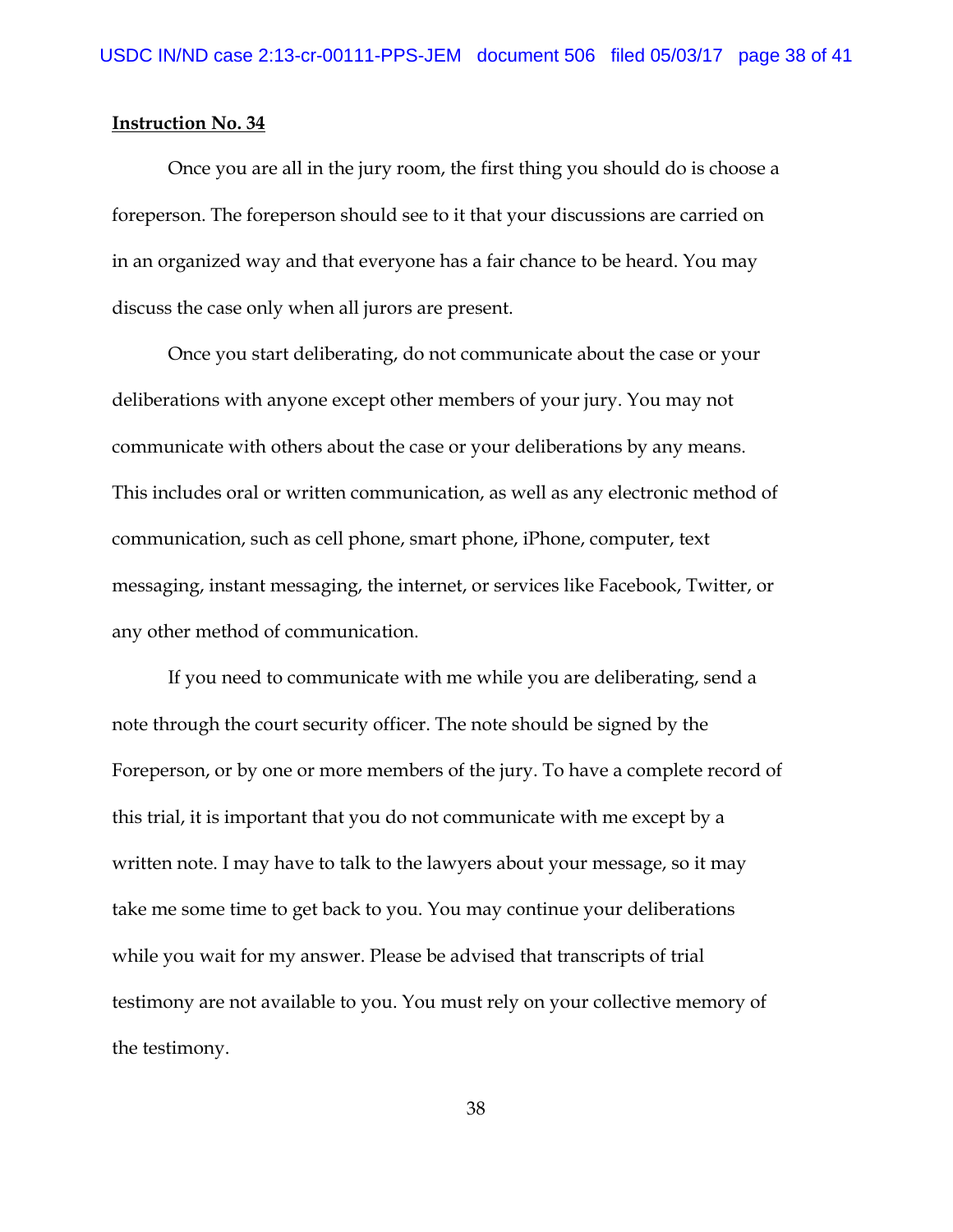If you send me a message, do not include the breakdown of any votes you may have conducted. In other words, do not tell me that you are split 6–6, or 8–4, or whatever your vote happens to be.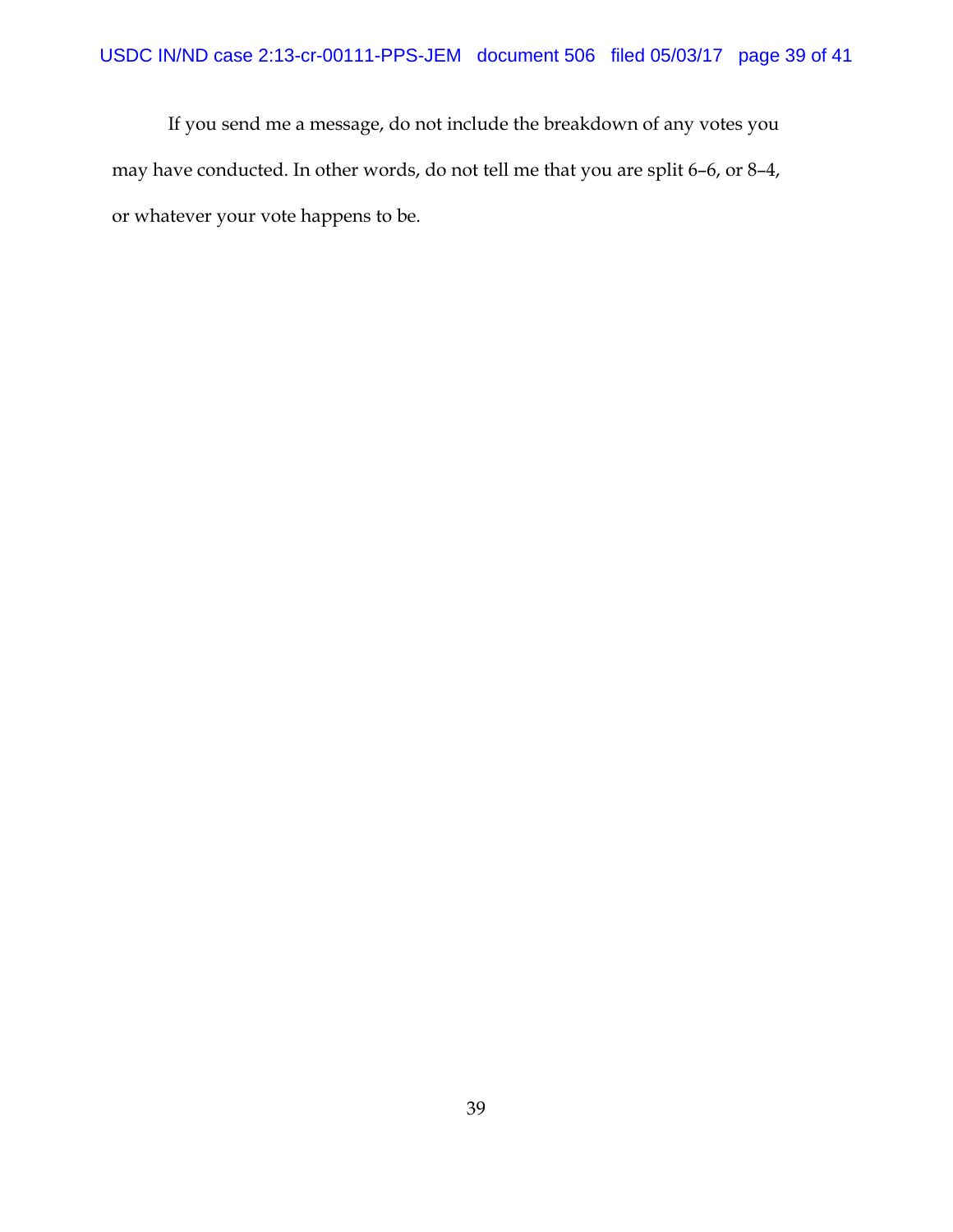A verdict form has been prepared for you. You will take this form with you to the jury room. When you have reached unanimous agreement, your foreperson will fill in, date, and sign the verdict form. Each of you will sign it.

Advise the court security officer once you have reached a verdict. When you come back to the courtroom, I will read the verdict aloud.